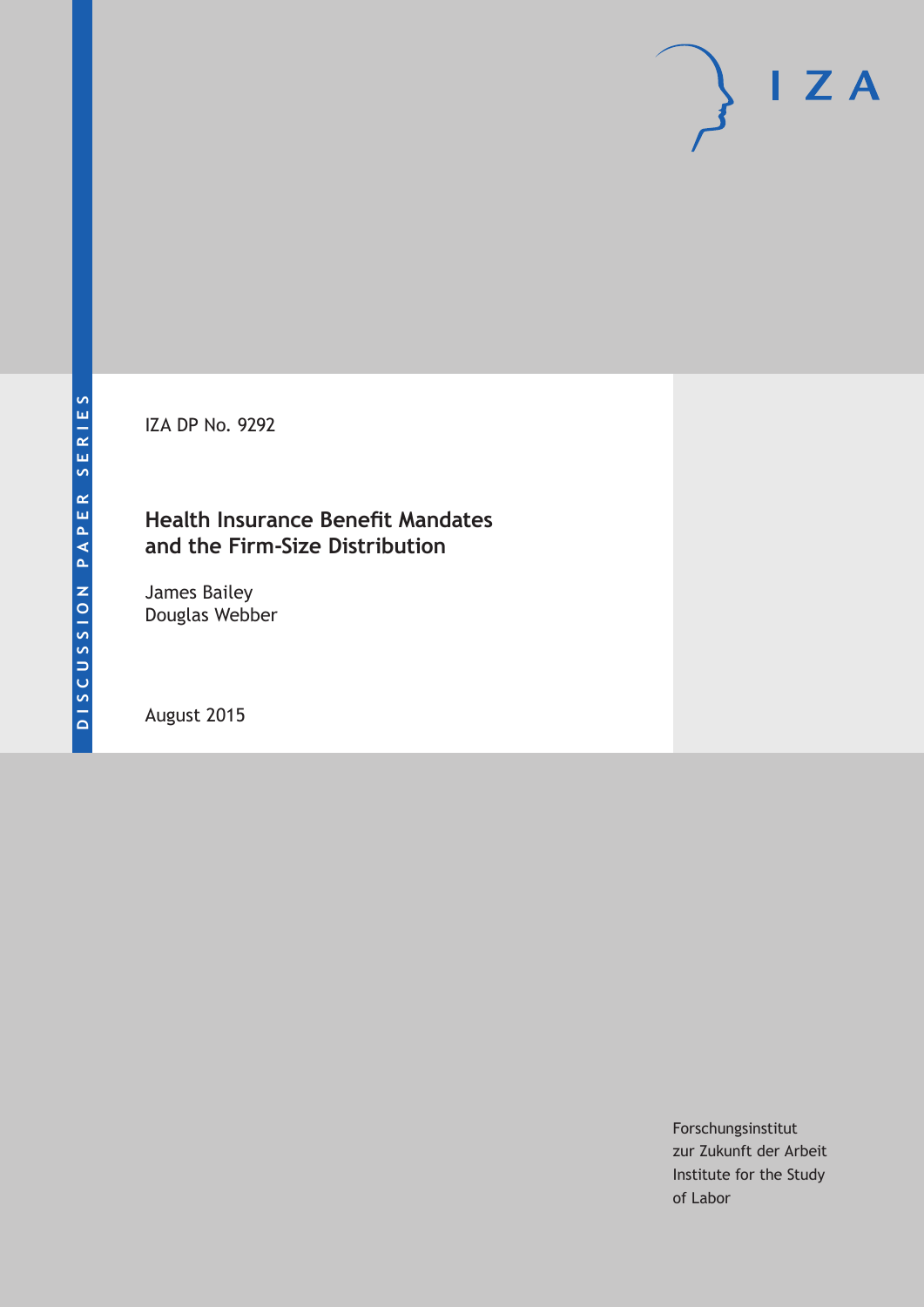# **Health Insurance Benefit Mandates and the Firm-Size Distribution**

### **James Bailey**

*Creighton University* 

### **Douglas Webber**

*Temple University and IZA* 

Discussion Paper No. 9292 August 2015

IZA

P.O. Box 7240 53072 Bonn Germany

Phone: +49-228-3894-0 Fax: +49-228-3894-180 E-mail: iza@iza.org

Any opinions expressed here are those of the author(s) and not those of IZA. Research published in this series may include views on policy, but the institute itself takes no institutional policy positions. The IZA research network is committed to the IZA Guiding Principles of Research Integrity.

The Institute for the Study of Labor (IZA) in Bonn is a local and virtual international research center and a place of communication between science, politics and business. IZA is an independent nonprofit organization supported by Deutsche Post Foundation. The center is associated with the University of Bonn and offers a stimulating research environment through its international network, workshops and conferences, data service, project support, research visits and doctoral program. IZA engages in (i) original and internationally competitive research in all fields of labor economics, (ii) development of policy concepts, and (iii) dissemination of research results and concepts to the interested public.

IZA Discussion Papers often represent preliminary work and are circulated to encourage discussion. Citation of such a paper should account for its provisional character. A revised version may be available directly from the author.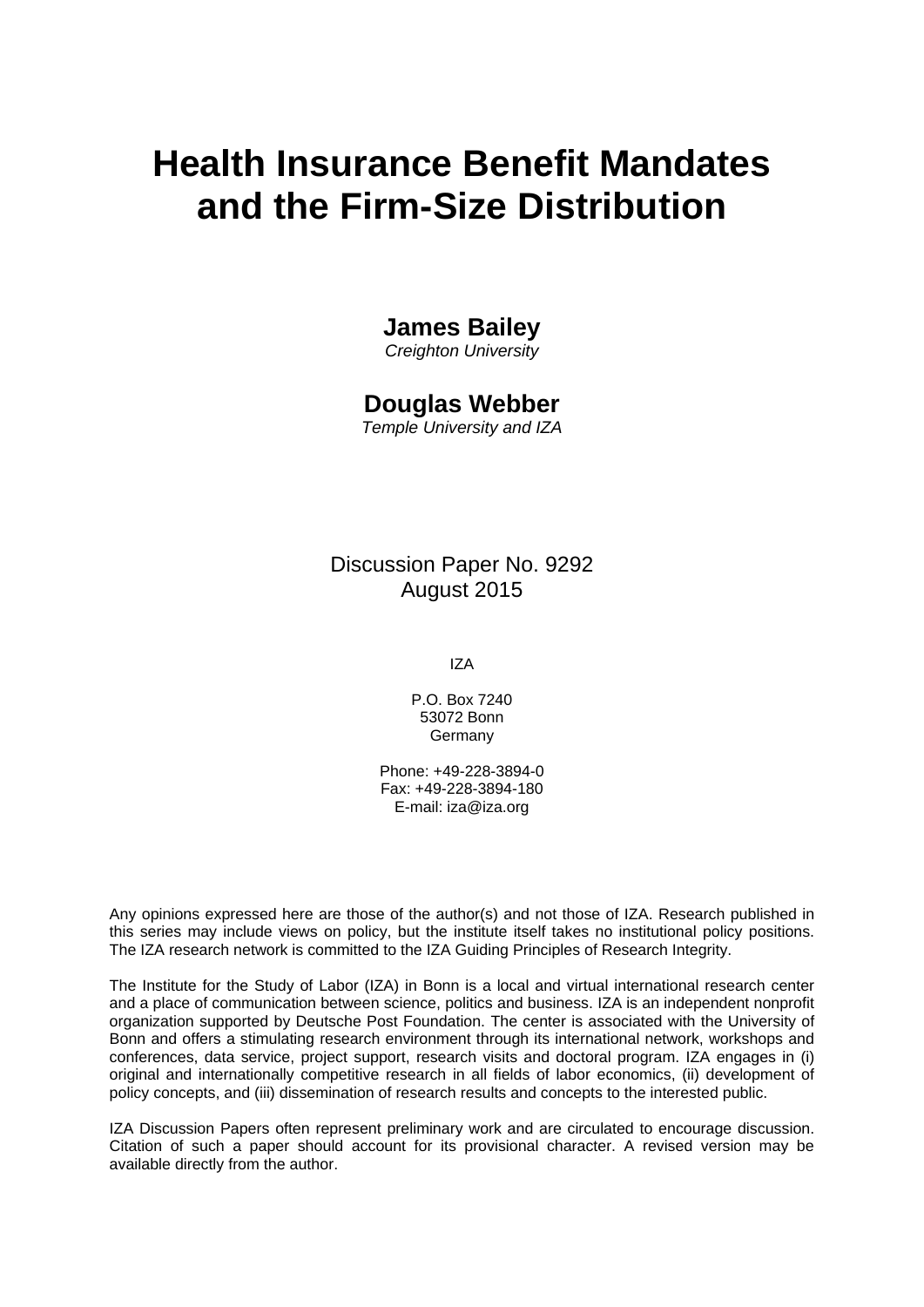IZA Discussion Paper No. 9292 August 2015

# **ABSTRACT**

# **Health Insurance Benefit Mandates and the Firm-Size Distribution**

By 2010, the average US state had passed 37 health insurance benefit mandates (laws requiring health insurance plans to cover certain additional services). Previous work has shown that these mandates likely increase health insurance premiums, which in turn could make it more costly for firms to compensate employees. Using 1996–2010 data from the Quarterly Census of Employment and Wages and a novel instrumental variables strategy, we show that there is limited evidence that mandates reduce employment. However, we find that mandates lead to a distortion in firm size, benefiting larger firms that are able to self-insure and thus exempt themselves from these state-level health insurance regulations. This distortion in firm size away from small businesses may lead to substantial decreases in productivity and economic growth.

JEL Classification: L51, I13, I18, J32

Keywords: health insurance, benefit mandates, self-insurance, interest groups, employment, firm size

Corresponding author:

Douglas A. Webber Department of Economics Temple University 1301 Cecil B. Moore Ave Ritter Annex 883 Philadelphia, PA 19102 USA E-mail: douglas.webber@temple.edu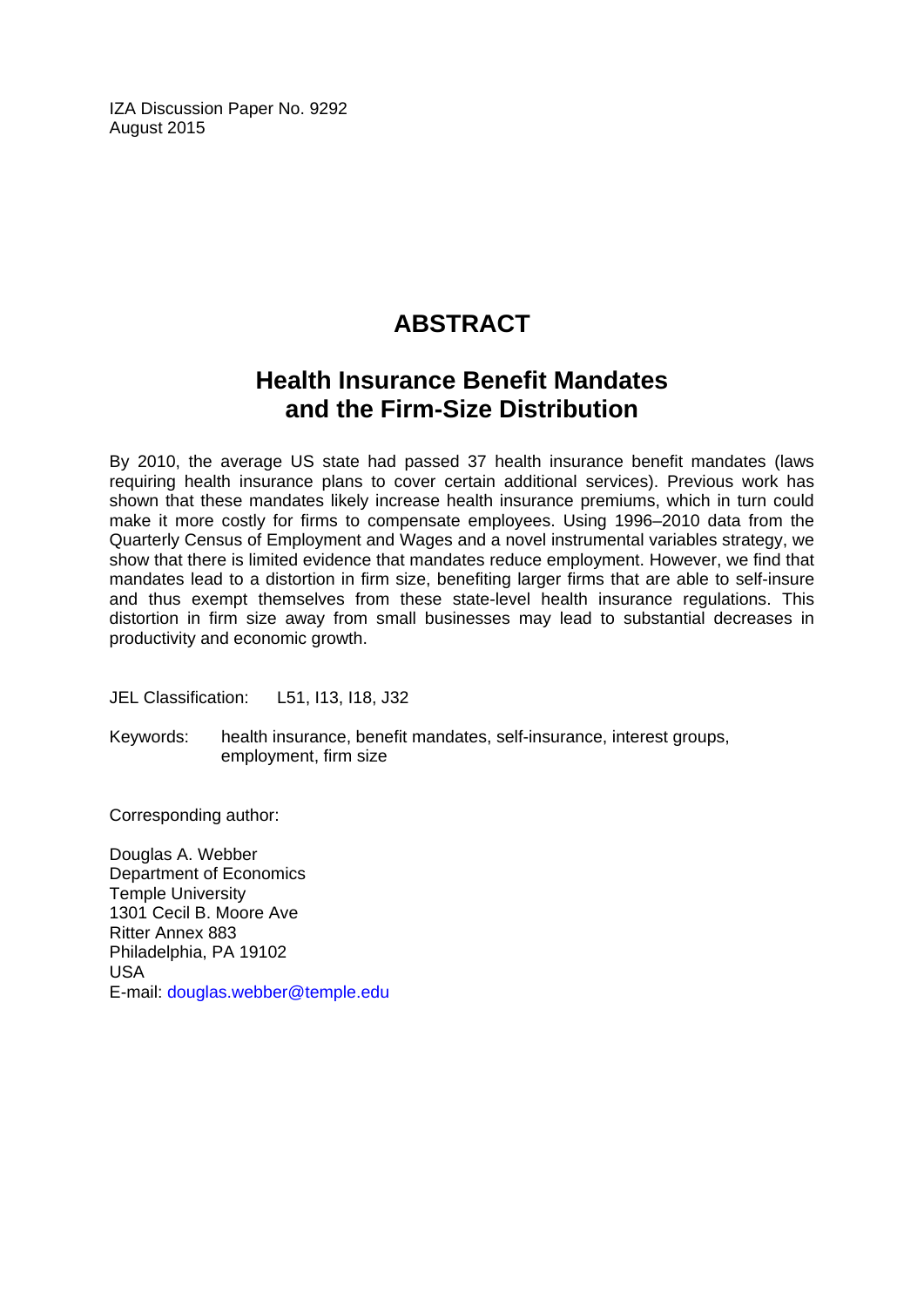#### **1. Introduction**

US states have passed a large and rapidly increasing number of health insurance benefit mandates. Benefit mandates require health insurance plans to cover a specific treatment, condition, provider, or type of person (such as acupuncture, autism, chiropractor visits, or grandchildren of a planholder). These additional benefits are likely to increase health insurance premiums (Bailey 2013; Kowalski, Congdon, and Showalter 2008). Rising health insurance premiums increase labor costs for employers who provide health insurance to their employees. Those increased costs could lead employers to reduce health insurance coverage, wages, or employment. Alternatively, firms can legally escape mandates by self-insuring if they are willing to bear the risk of paying employees' health insurance claims. Large firms can more easily take advantage of this loophole. Hence, the passage of health insurance benefit mandates may give these firms a competitive advantage. In this paper, we use a novel empirical strategy to determine the extent to which health insurance benefit mandates affect employment and firm size in the United States.

We make four new contributions in this paper. First, we examine the effect of health insurance mandates, in general, on employment using recent data. Previous work examined the effects of a single mandate (Bailey 2014; Gruber 1994a; Lahey 2012; Wolaver, McBride, and Wolfe 2003) or a handful of specific mandates (Meer and West 2011) or examined the effect of mandates only for the 1990s (Kaestner and Simon 2002; Mathur 2010).

Second, we are the first to show empirically that health insurance mandates can distort firm size. Large firms are more easily able to self-insure and avoid state-level health insurance mandates, leaving small firms with relatively higher costs.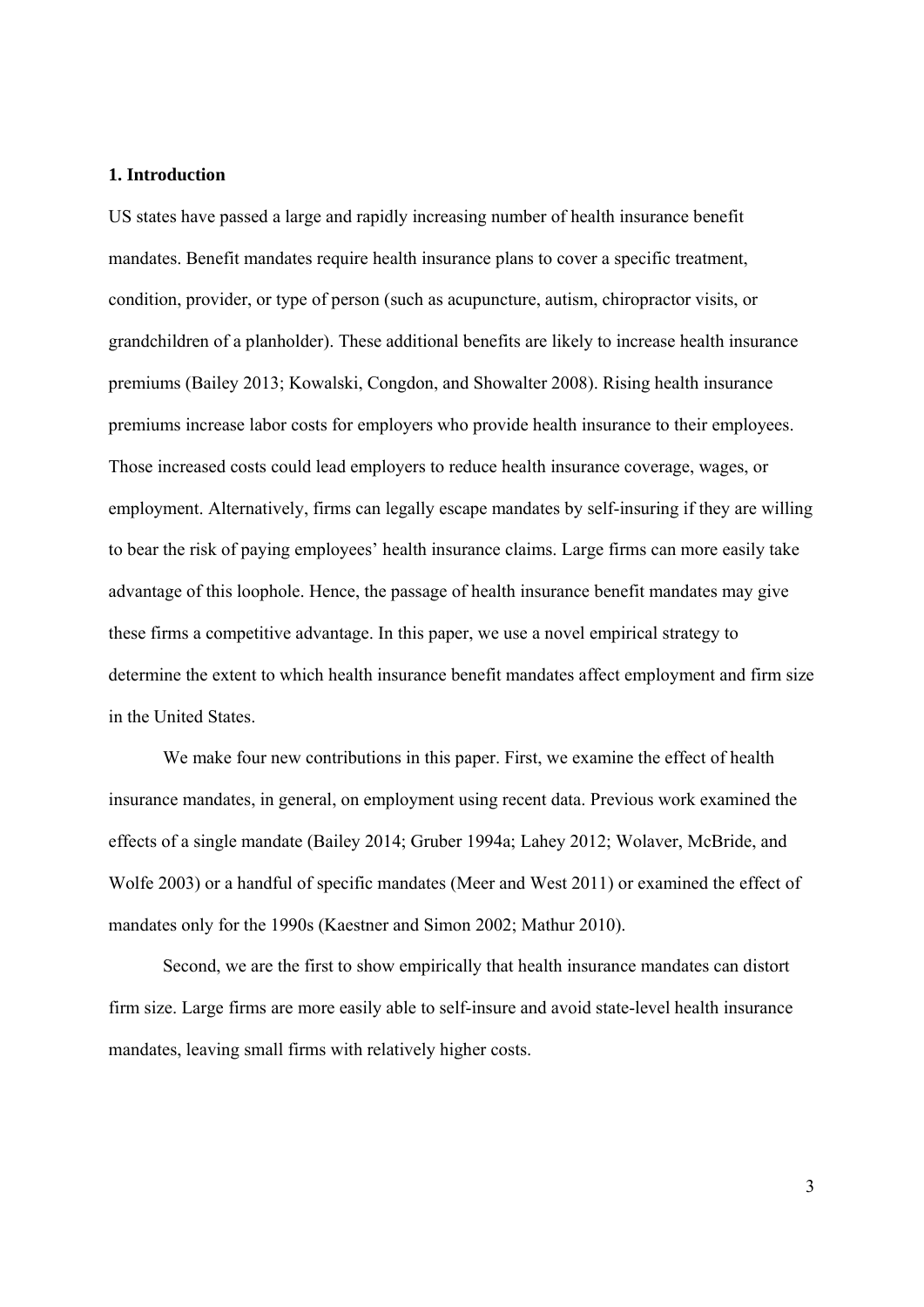Third, our identification strategy takes into account the political forces behind the passage of mandates, rather than assuming mandates are passed at random as other researchers have done. We overcome the endogeneity problem by using novel instruments, that is, the political variables that have been determined affect the passage of mandates.<sup>1</sup>

Fourth, we use a dataset novel to the literature on health insurance benefit mandates, the Quarterly Census of Employment and Wages (QCEW). These administrative data from the US Bureau of Labor Statistics<sup>2</sup> have provided employment by firm size and state for almost all firms in the United States since 1990. Meer and West (2011) argue convincingly that most previous work on the labor market effects of mandates suffers from severe attenuation because of reliance on datasets with high sampling error. The QCEW avoids this sampling error by using administrative data from the full population of firms rather than self-reported data from a sample of firms.

We find that mandates do not lead to statistically significant decreases in employment but do distort the distribution of firm size by increasing the number of very large firms (greater than 1,000 workers) and reducing the number of small firms. Such a distortion may have a negative effect on aggregate productivity and job growth (Haltiwanger, Jarmin, and Miranda 2013).

<sup>&</sup>lt;sup>1</sup> In an earlier study, Webber and Bailey (2014) found that states with more doctors per capita passed more mandates, and states with greater political contributions by health insurers passed fewer. In this study, we therefore use doctors per capita and political contributions by insurers as our two instruments for the number of mandates in each state. The 2014 study also found that other variables that might be expected to affect the passage of mandates, such as the political party of the governor and state legislature or the proportion of individuals with private health insurance, were in fact insignificant.

<sup>2</sup> The QCEW is publicly available on the Bureau of Labor Statistics website: http://www.bls.gov/cew/home.htm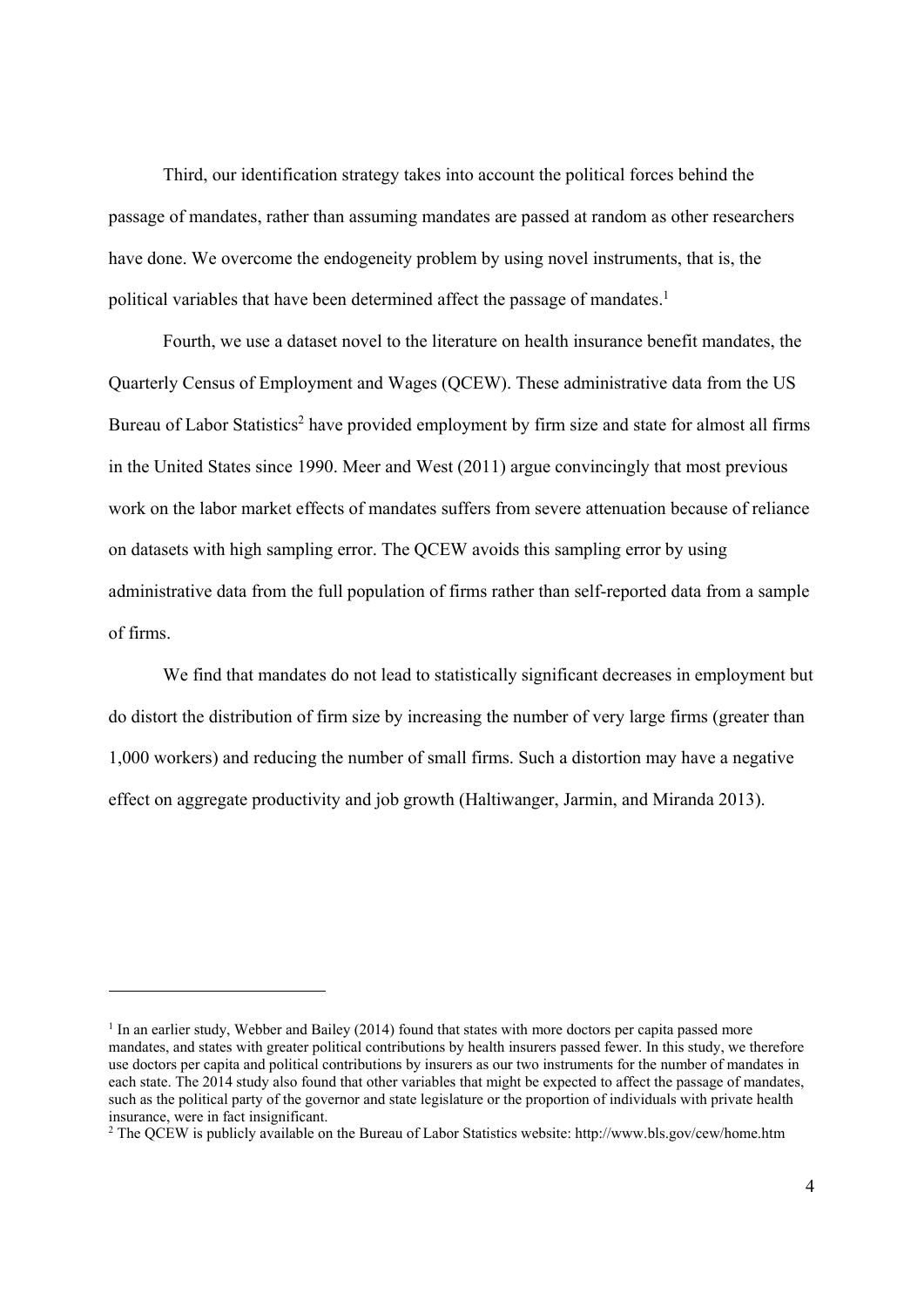#### **2. Previous Work: Theory and Evidence on the Effects of Mandates**

# *2.1. The Summers Model and the Effects of Health Insurance Benefit Mandates on Employment*

In 1989, Lawrence Summers proposed a simple model of how mandated benefits should affect the labor market. In the Summers model, a mandated benefit decreases labor demand as if it were a tax equal to the cost of the benefit. Unlike a tax, the mandate also increases labor supply by an amount equal to the value workers receive from the benefit. For example, suppose that a mandated benefit costs employers \$1,000 to provide. If workers value the benefit fully at cost (\$1,000), then the number of hours worked in equilibrium is unchanged; employers reduce money wages by \$1,000 dollars, but employees perceive that the total value of their compensation is unchanged. If workers receive no value from the benefit, then they perceive that the total value of their compensation has decreased by \$1,000, leading to a reduction in equilibrium hours worked; the effect is equivalent to a \$1,000 per worker tax. If workers value the benefit at some fraction of its cost, say \$600, then they perceive a \$400 reduction in the value of their compensation and would reduce hours accordingly.

Summers intended for his model to apply to a range of mandated benefits, from workers' compensation to health insurance benefit mandates. But an important complication arises when applying the Summers model to health insurance benefit mandates—namely, that health insurance is a lump-sum benefit. Working one more hour at the margin rarely leads to a marginal increase in health insurance coverage. This difference led Feldman (1993) to propose his own model, in which mandating generous health insurance coverage leads each employee to work more hours to bring their total monetary compensation back up, restoring the balance of nonhealth consumption with health insurance. In the Feldman model, the effect of health insurance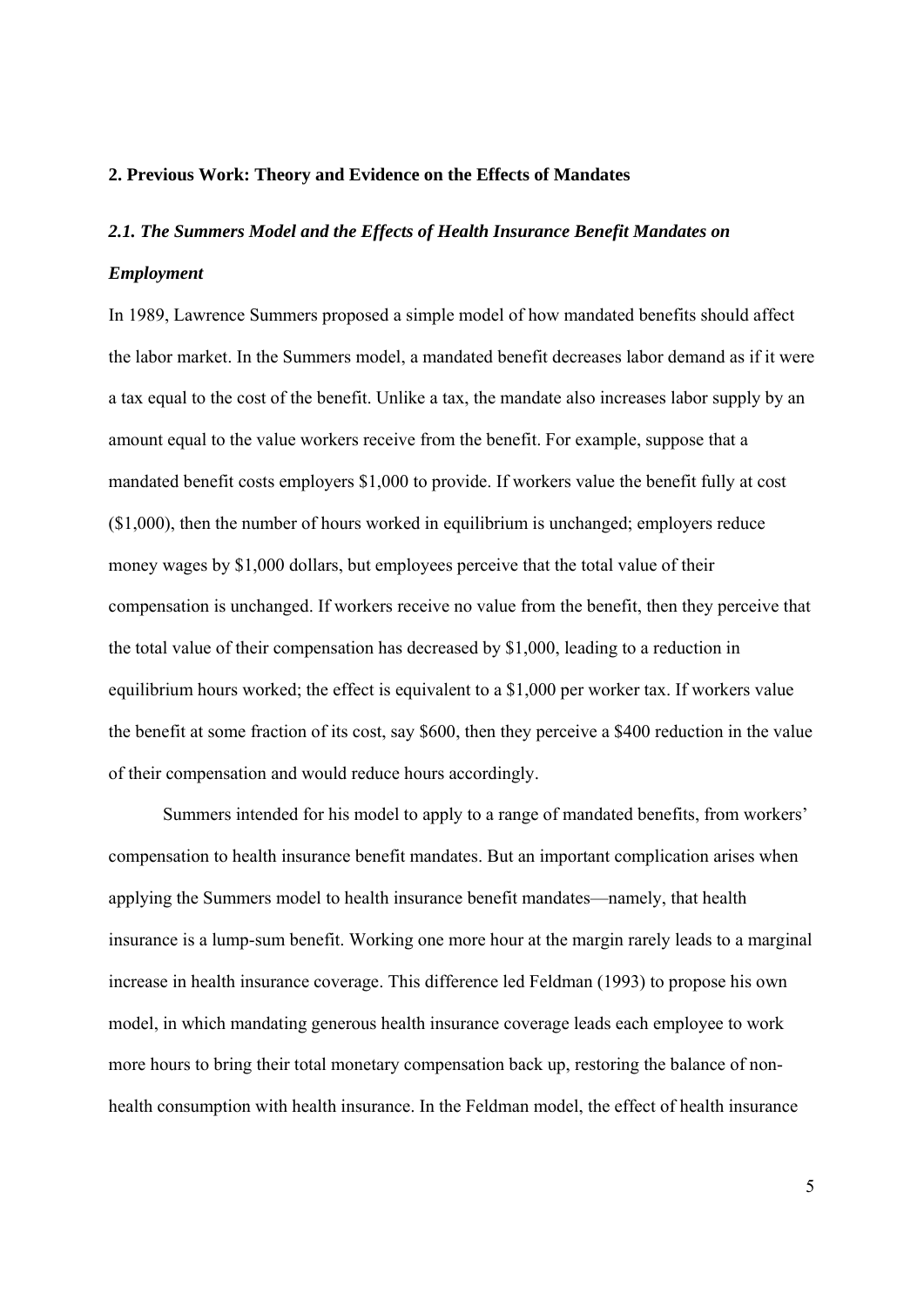mandates is to increase hours worked among the employed while decreasing the total number of employees. Cutler and Madrian (1998) make a similar argument that increases in health insurance premiums (whatever the cause) increase fixed costs per worker and so will lead to an increase in hours worked per employee but a decrease in the number of employees. Whereas the Summers model differs from the two later models on how mandates should affect hours worked, all three models describe mechanisms by which mandates could reduce employment.

#### *2.2. Practical Considerations of the Effects of Mandates on Employment*

Why should we expect health insurance benefit mandates to affect employment in the first place? After all, health insurance benefit mandates are aimed at health insurers, not employers. Several conditions must be met for health insurance benefit mandates to be binding on employers. First, the law must actually apply to the health insurance plan. Self-insured health insurance plans, commonly used by large firms, are exempt from state-level health insurance regulations by the federal Employee Retirement Income Security Act (ERISA) of 1974.

Second, the mandate must increase the costs of insurers enough to be reflected in increased premiums. The empirical literature has found mixed evidence of this for individual health insurance: LaPierre and others (2009) found that mandates do not increase premiums; Kowalski, Congdon, and Showalter (2008) found that they do; Gohmann and McCrickard (2009) found that some mandates raise premiums while others do not. Most relevant for our analysis, the only researcher to analyze the effect of mandates on employer-based plans (rather than individual plans) found that the average mandate does significantly increase employer premiums by 0.44%–1.11% (Bailey 2013).

Finally, for mandates to affect employers in the sense described in the Summers model, they must offer health insurance in the first place. This is generally a reasonable assumption.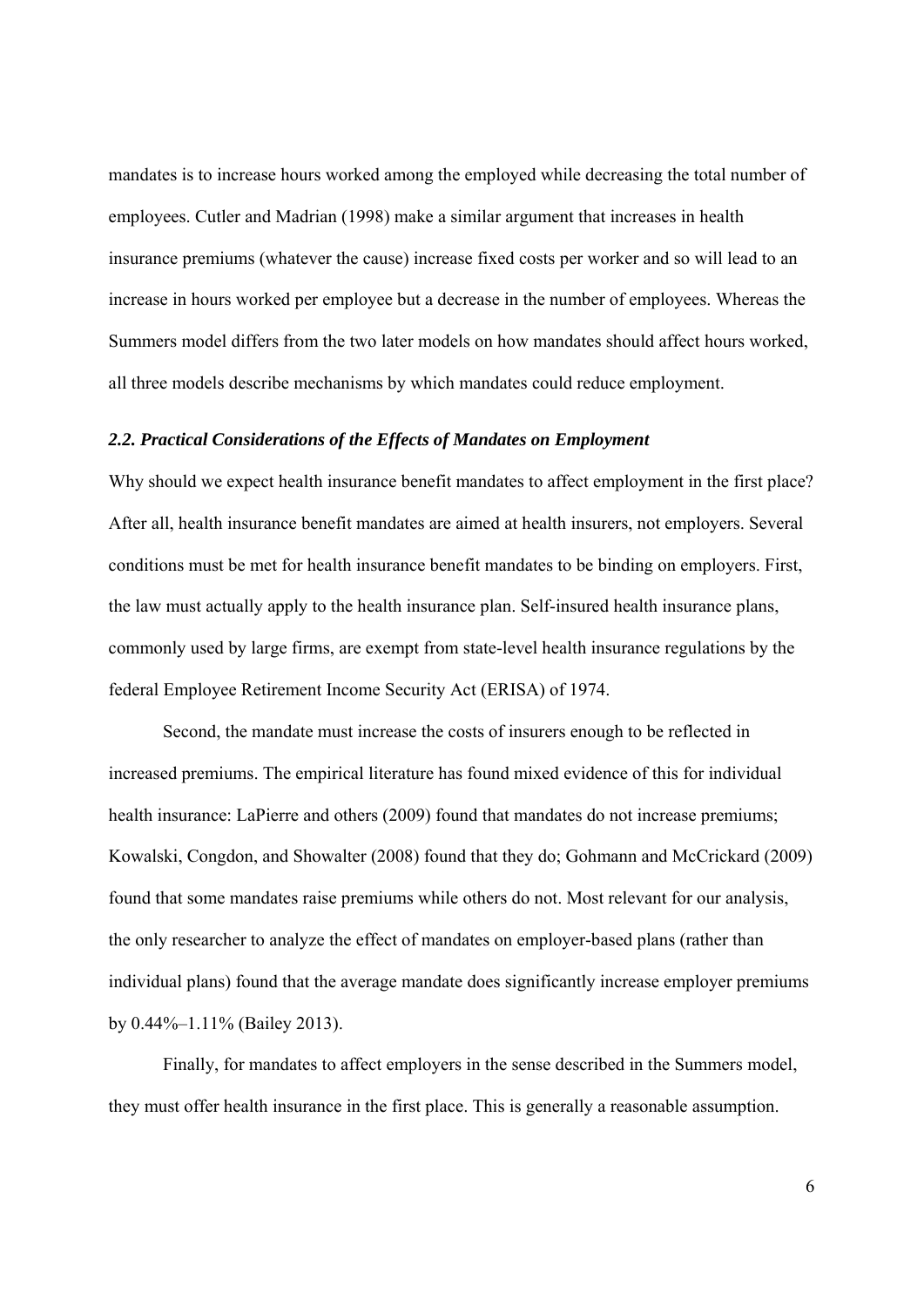According to Medical Expenditure Panel Survey data summarized by the Kaiser Family Foundation<sup>3</sup>, in 2012, 50% of private sector establishments offered health insurance to their employees. However, firm size makes an important difference in the likelihood of employees being offered health insurance: according the same data, 35% of establishments with fewer than 50 employees offer health insurance and 96% of those with 50 or more employees do.

Though not all employers offer health insurance, and loopholes and cost-sharing dissipate some of the cost of mandates on employers, it still seems reasonable to expect that mandates could cause disemployment at some firms. Cutler and Madrian (1998, p509) went so far as to say that "increases in the cost of providing health insurance must have some effect on labor markets, either in lower wages, changes in the composition of employment, or both." We expect this effect to be largest on medium-sized firms, who are most likely to be purchasing health insurance that is subject to mandates. Most small firms do not offer health insurance in the first place and so experience no direct effect on their labor costs when health insurance premiums increase. The largest firms are usually able to self-insure,<sup>4</sup> taking direct financial responsibility for their employees' health insurance claims instead of paying a fixed premium. This exempts them from state-level regulations, including mandates.

#### *2.3. Empirical Work on Various Effects of Health Insurance Benefit Mandates*

Work on the effects of mandates has largely focused on whether mandates decrease the chance that employers offer health insurance and on whether they decrease the number of individuals

<sup>&</sup>lt;sup>3</sup> Available at http://kff.org/state-category/health-coverage-uninsured/private-sector-coverage/

<sup>4</sup> See section 2.5 for further discussion of self-insurance.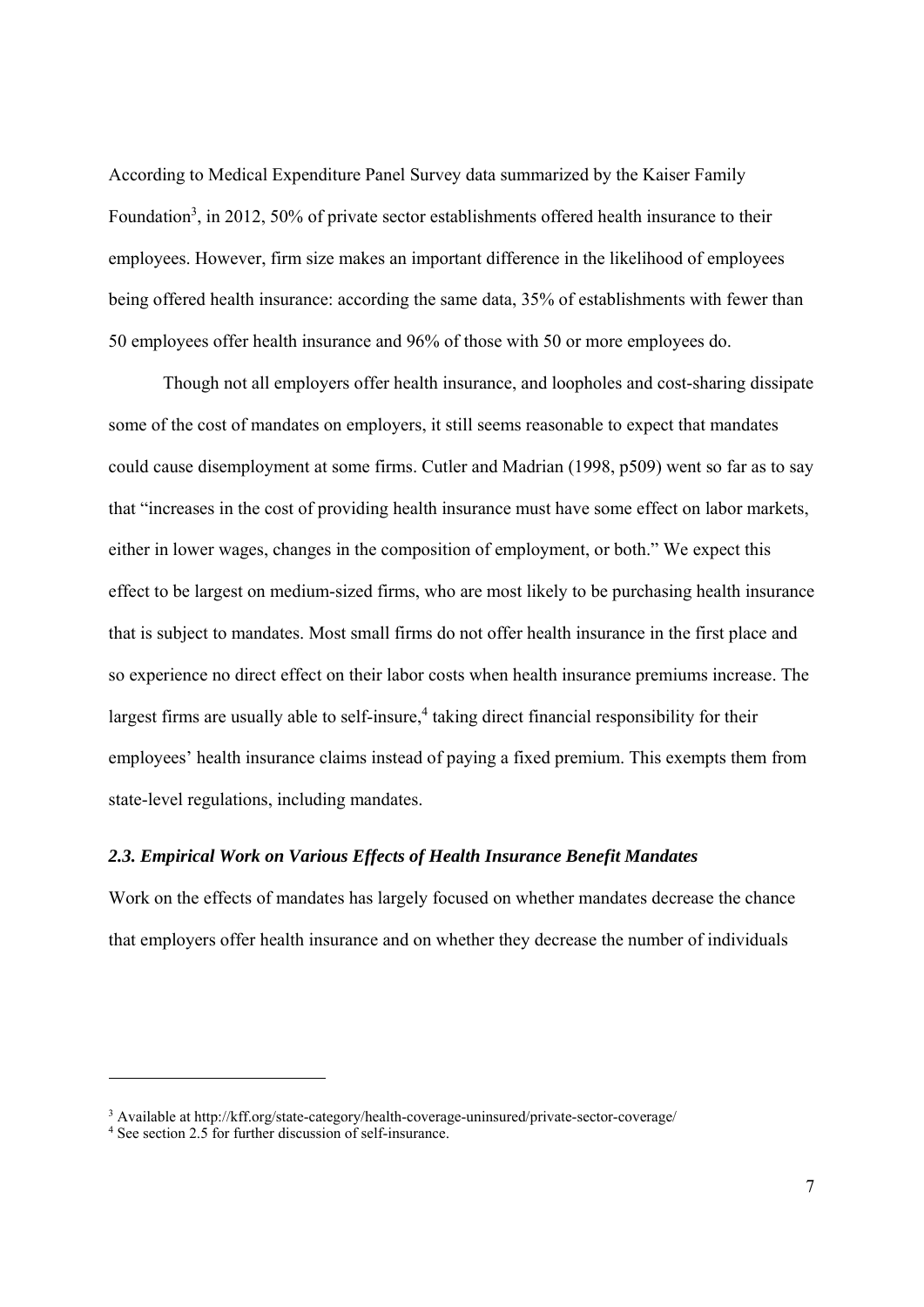with employer-provided health insurance. A few researchers have examined labor market effects of mandates in general on outcomes like wages.5

Other researchers have looked for the labor market effects of particular mandates aimed at a specific identifiable group. These studies have tended to find strong effects, presumably because it is easier for employers to substitute from one group of workers to another than to substitute away from workers in general<sup>6</sup>. Gruber (1994a) finds that maternity-care mandates resulted in reduced wages, although not reduced employment, for women of child-bearing age. Lahey (2012) and Bailey (2014) find that group-specific mandates (for infertility treatments and prostate cancer screening, respectively) decreased employment for the groups the mandates were meant to benefit.

#### *2.4 Empirical Work on the Effect of Mandates on Employment*

To date, three groups of researchers have examined the effects of mandates, in general, on employment. All focused on small firms, $<sup>7</sup>$  none had an explicit strategy to overcome the</sup> endogeneity of mandates, and only one found statistically significant disemployment effects.

Kaestner and Simon (2002) use Blue Cross Blue Shield Association data<sup>8</sup> on mandates to cover treatments and conditions (though not providers) from 1993, 1997, and 1998, along with data on hours worked, weeks worked, wages, health insurance, and employment from the Current Population Survey (CPS) for March 1989–1998. After running individual-level ordinary 1

<sup>&</sup>lt;sup>5</sup> Jensen and Gabel (1992) find that mandates do decrease the chance that employers offer health insurance. Gruber (1994b) and Kaestner and Simon (2002) find that mandates do not significantly reduce the number of individuals with employer-provided health insurance, and Sloan and Conover (1998) and van der Goes, Wang, and Wolchik (2011) find that they do. Kaestner and Simon (2002) find some evidence of wage decreases from mandates but conclude those decreases are likely spurious.

<sup>&</sup>lt;sup>6</sup> Lennon (2015) provides a search-theoretic model in which insurance mandates cause workers with high expected health costs to experience lower earnings, higher unemployment, and longer unemployment spells.

<sup>&</sup>lt;sup>7</sup> Kaestner and Simon (2002) and Meer and West (2011) study firms with fewer than 100 employees; Mathur (2010) studies firms with fewer than 50 employees, with a special focus on firms with 5 or fewer.

<sup>&</sup>lt;sup>8</sup> We use an updated version of these data in this paper. See Laudicina, Gardner and Holland (2011) for a description.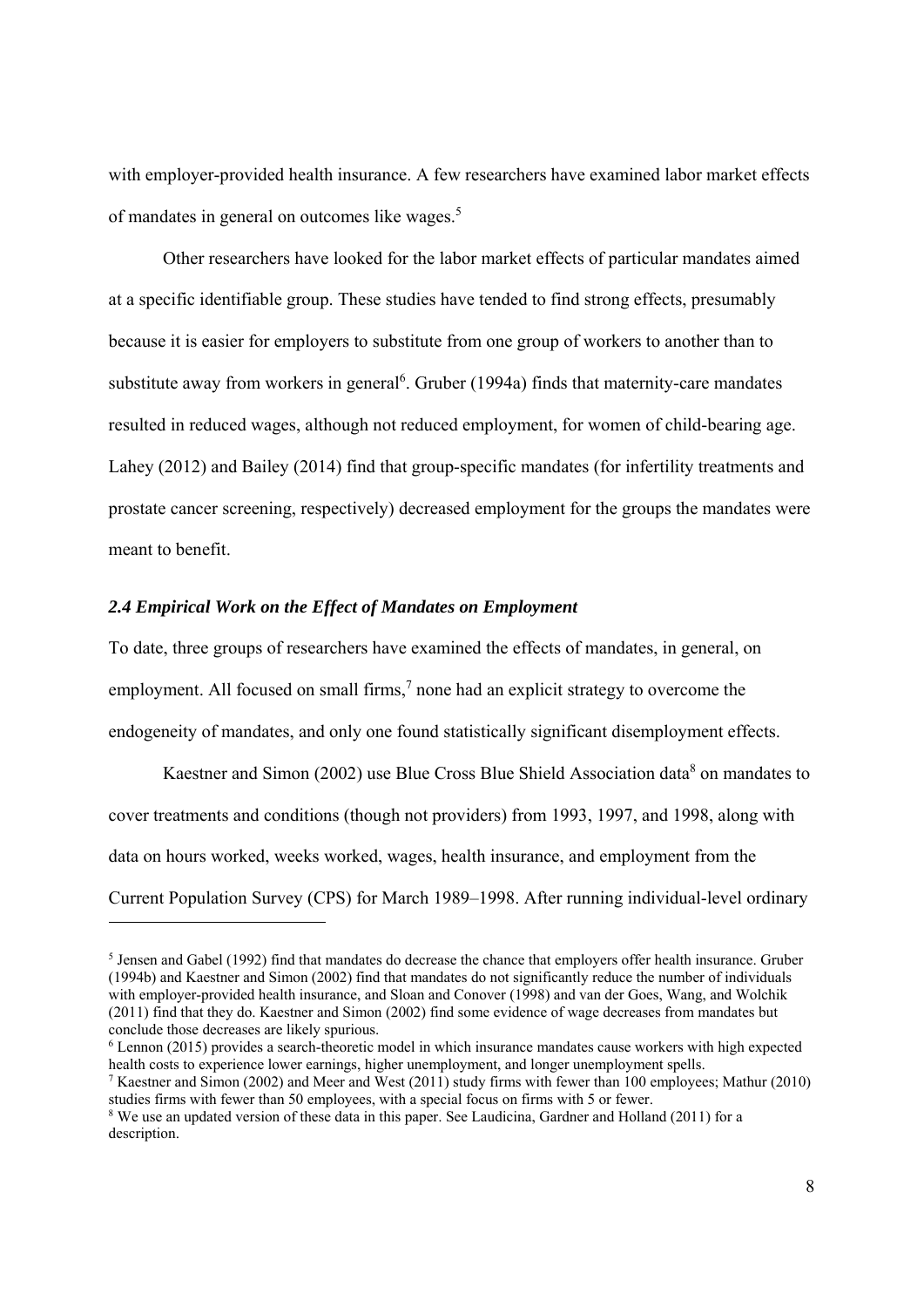least squares (OLS) regressions with state and year fixed effects, they find that mandates had no statistically significant effect on employment.

Mathur (2010) uses 1993–1995 Blue Cross Blue Shield Association data on mandates and 1993–1995 Survey of Income and Program Participation data on employment in small businesses (1–50 employees). Mathur runs an ordered probit regression with no state fixed effects to determine number of employees in small firms of various sizes and finds that mandates do significantly reduce employment at small firms.

Meer and West (2011) investigate the effect of nine high-cost mandates on employment in small firms (0–20 and 20–99 employees). They use 1989–2008 Statistics of US Business (SUSB) data on employment, which is a US Census Bureau product closely related to the Quarterly Census of Employment and Wages that we use in our study. Using fixed effects estimation of state-year-level data, they find that most of their nine mandates do not reduce employment; however, they find some evidence that mandates for drug abuse and mental health treatment do.

Meer and West (2011) argue that previous researchers had been unable to identify an effect of mandates on small business employment because they used smaller datasets such as the CPS data that suffer from sampling bias. While the CPS seems large, with about 170,000 observations annually, it does not have many employees of small businesses in any given stateyear bin. Meer and West show that state-year estimates of small business employment are incredibly noisy in the CPS compared to datasets such as the SUSB that capture the full population of employer firms (about 7 million annually) rather than a small sample of employees. SUSB data show that small business employment in a state essentially never changes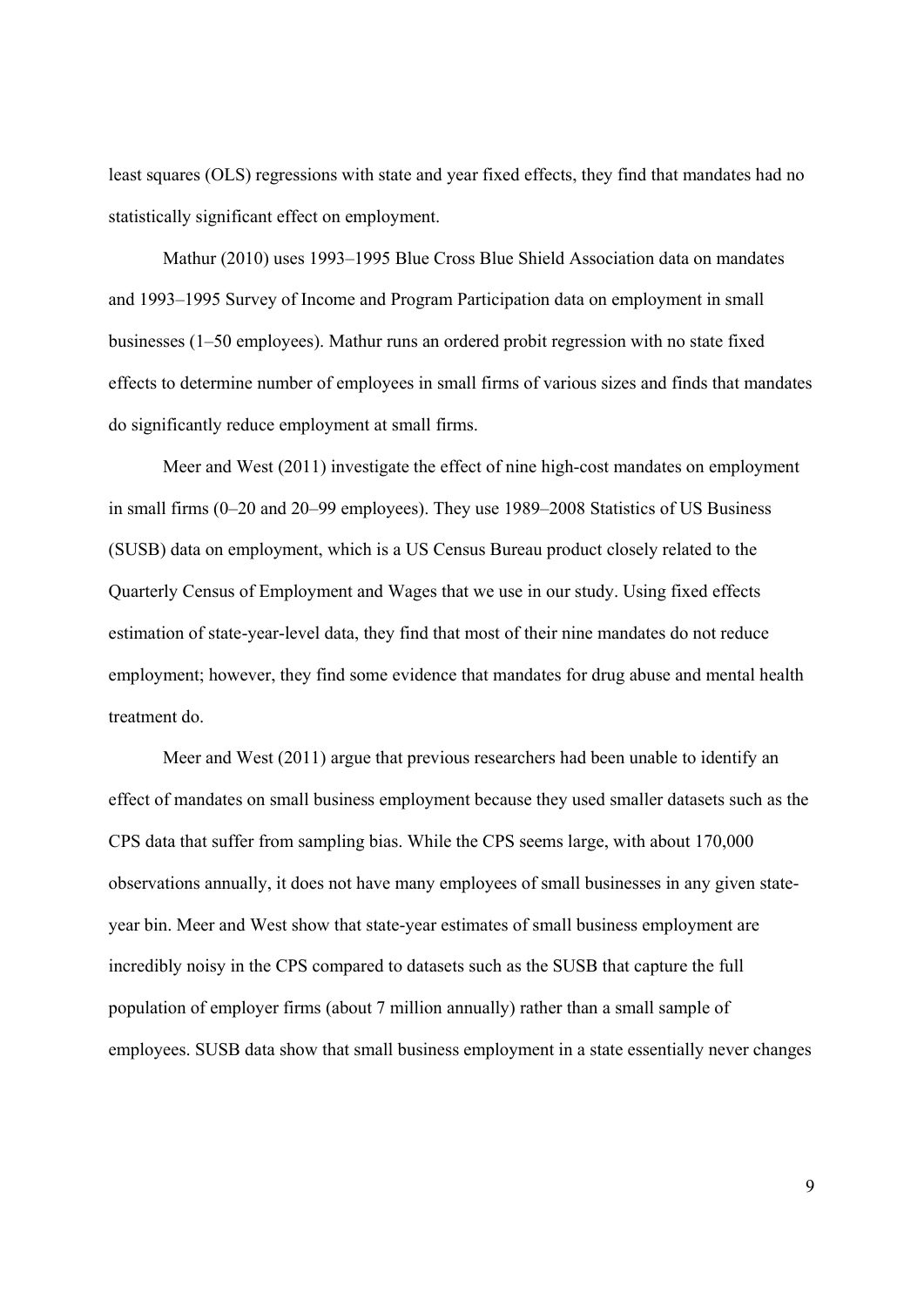by more than 10% from one year to the next, while CPS data show this happening in 38% of all state-year observations.

Bhattacharya and Vogt (2000), like Meer and West (2011), show how previous work using the CPS had little chance of detecting the true effect of mandates on employment. They calculate that Gruber (1994a) and Kaestner and Simon (2002) use CPS data that did not have the statistical power available to detect the effects the researchers were testing for. Although these papers found no statistically significant disemployment effects of mandates, their 95% confidence intervals include employment decreases of at least 2%.

#### *2.5 The Effect of Mandates on Firm Size and Self-Insurance*

To our knowledge, ours is the first paper to investigate the effect of health insurance benefit mandates on firm size. A range of previous work has studied various other regulations that target businesses above or below a certain threshold number of employees. Kapur and others (2012) found that nonmandate US health reforms that explicitly targeted small-group insurance, such as guaranteed-issue laws, led to a decrease in the number of small firms. Garicano, Lelarge, and Van Reenen (2012) examine a French labor law that increases firing costs for firms with 50 or more workers. They find that the law led to a distortion in firm size, which in turn decreased overall productivity.

We expect mandates to lead to a distortion in firm size primarily because of ERISA. This federal law allows firms that self-insure to be exempt from many state-level health insurance regulations, including health insurance benefit mandates. Self-insuring means directly bearing financial responsibility for employees' health insurance claims rather than paying predictable premiums to a separate health insurer who pays the claims as they arrive. Self-insured firms may still hire third-party administrators to process claims. According to Fronstin (2012), 57.5% of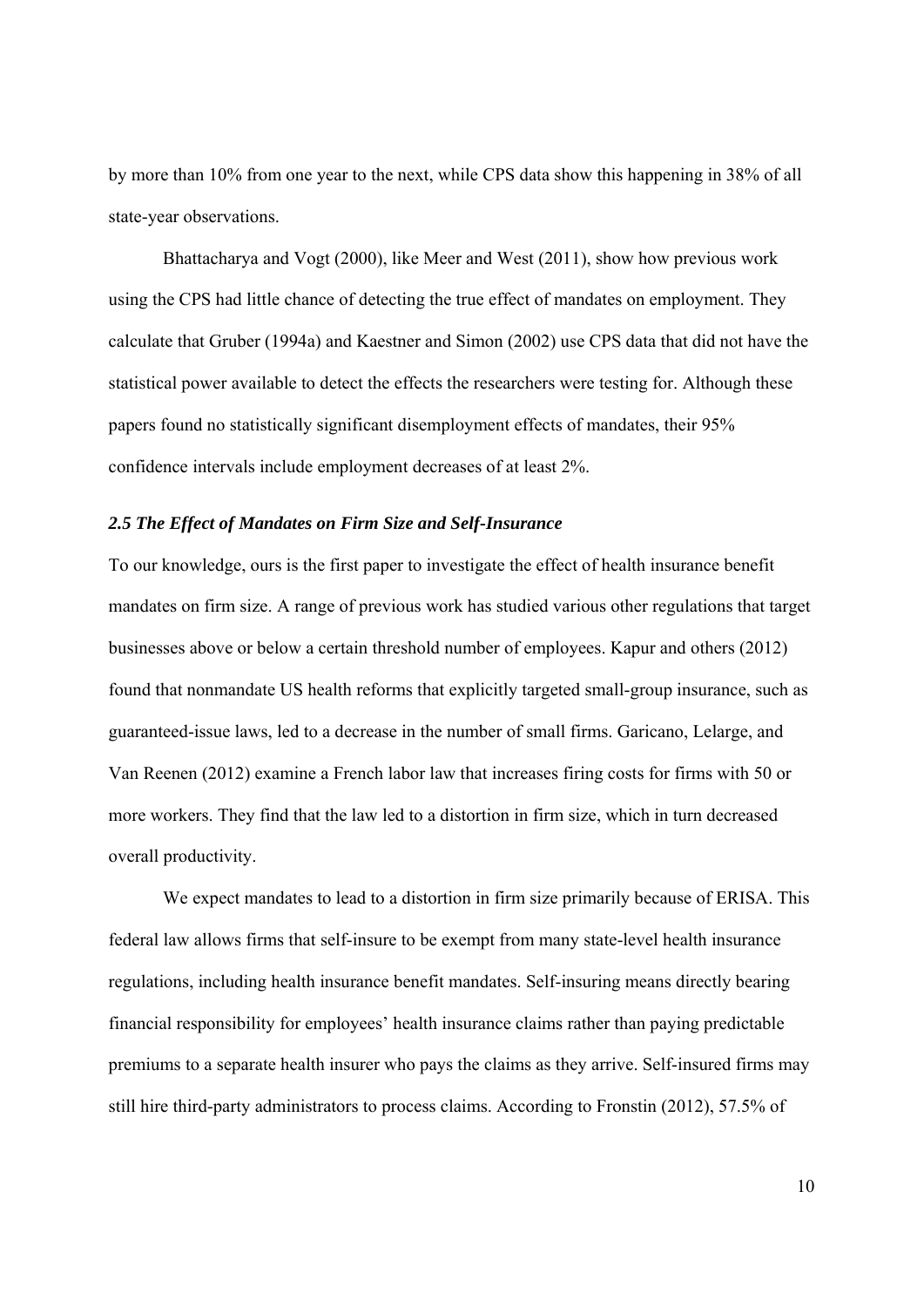those with employer-sponsored health insurance were covered by self-insured plans in 2010, up from 46% in 1996 (when the data used in our paper begin).

Health insurance claims are variable, which creates risk for those paying them. That is why so many individuals and firms buy insurance in the first place; they want someone else to cover the risk. Insurers, by pooling many individuals with near-uncorrelated risks, can face a relatively smooth stream of claim payments. This logic of insurance means that larger firms will find it easier to self-insure. The more workers they can pool, the lower the chance that a large proportion of them will become catastrophically ill in the same year. This logic is borne out clearly in the data. According to 2010 Medical Expenditure Panel Survey data summarized by Fronstin (2012), firms with fewer than 50 employees have only 12.5% of covered workers in self-insured plans compared to 37.6% for firms with 100–999 employees and 83.6% for firms with 1,000 or more employees.

Because self-insured firms are exempt from mandates and large firms are much more likely to self-insure, we expect mandates to prove costly for smaller firms while providing a relative advantage for large firms (especially those with 1,000 or more employees).

#### *2.6. Our Contribution to Understanding the Effects of Mandates on Employment*

Our main contribution to research on the effect of health insurance mandates is to use novel instrumental variables for mandates, taking into account that mandates are the outcome of a political process and are not passed randomly as natural experiments. The only step toward addressing the endogeneity problem in previous work was the use of state fixed effects by Kaestner and Simon (2002) and Meer and West (2011).

In addition, like Meer and West but unlike other previous researchers, we use an employment dataset that draws from Internal Revenue Service payroll data to capture nearly the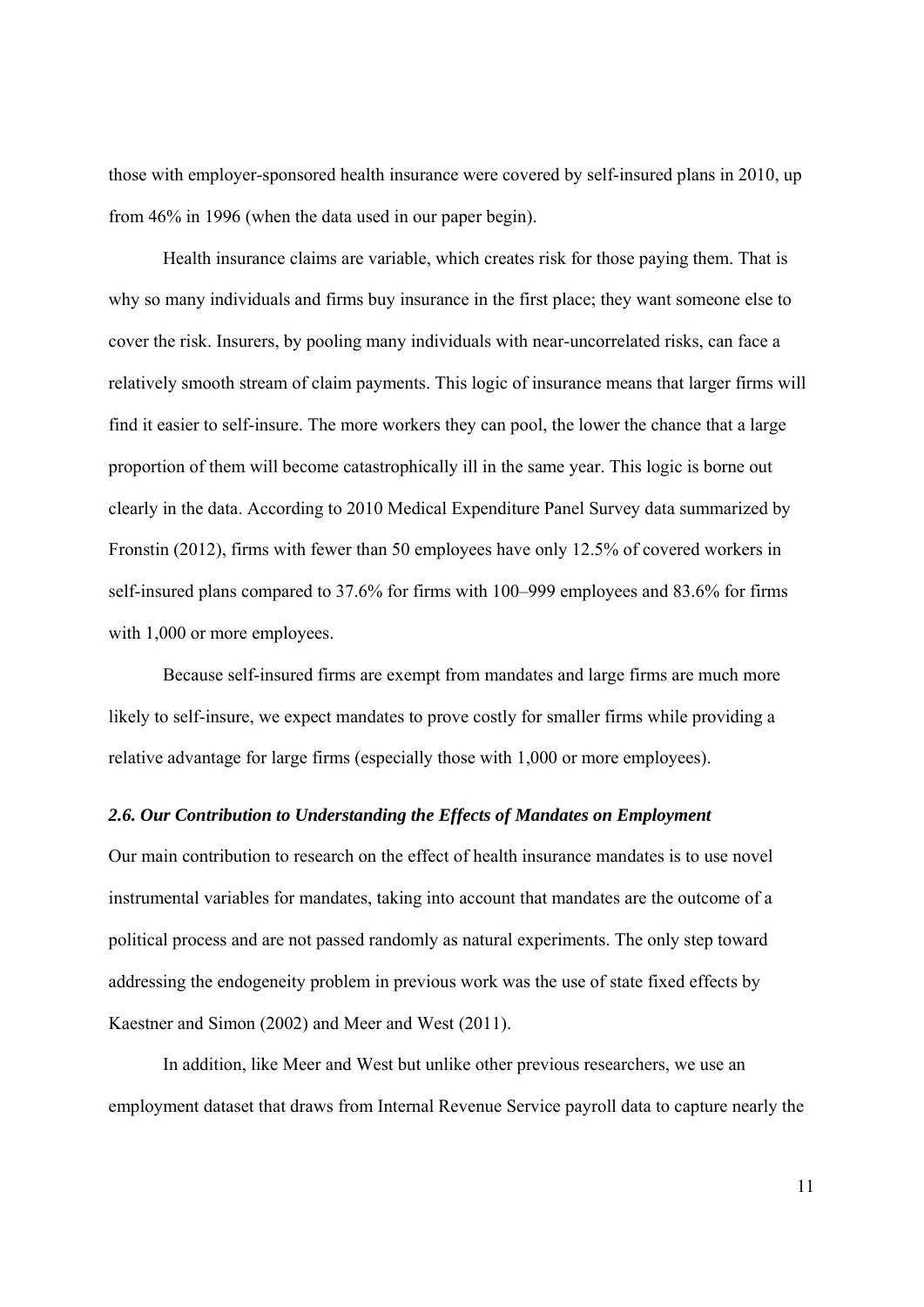full population of firms and workers rather than relying on survey data that contacts only a small sample of workers. Our new identification strategy allows us to more cleanly identify the effect of mandates on employment and firm size. Finally, we are the first to estimate the extent to which mandates distort firm size.

#### **3. Data and Empirical Strategy**

#### *3.1. Health Insurance Benefit Mandates*

Health insurance benefit mandates are laws commonly passed by states that specify what insurers must cover. They may require insurers to cover specific treatments or procedures (for instance, rehabilitation for alcoholism) or to cover certain types of providers (such as midwives or acupuncturists). Less commonly, they may require insurers to offer coverage to certain sorts of people (for instance, adult dependent children in a family plan).

We use data on the number of mandates in force in each state from 1996 to 2010, compiled by the Blue Cross Blue Shield Association and presented by Laudicina, Gardner, and Holland (2011). This data on mandates has often been used in academic research, for example by Kaestner and Simon (2002) and by Webber and Bailey (2014). The data, summarized in table 1, reveal a great deal of variation among states, as well as the general trend of an increase in the number of mandates over time. The average state had 20 separate benefit mandates in 1996, increasing to 36 by the end of our sample in 2010.

#### *3.2 Employment and Establishment Size*

Our data on employment come from the QCEW. This administrative dataset, compiled by the US Bureau of Labor Statistics using reports from all establishments that report to unemployment insurance programs, reaches essentially all businesses in the United States (approximately 97%).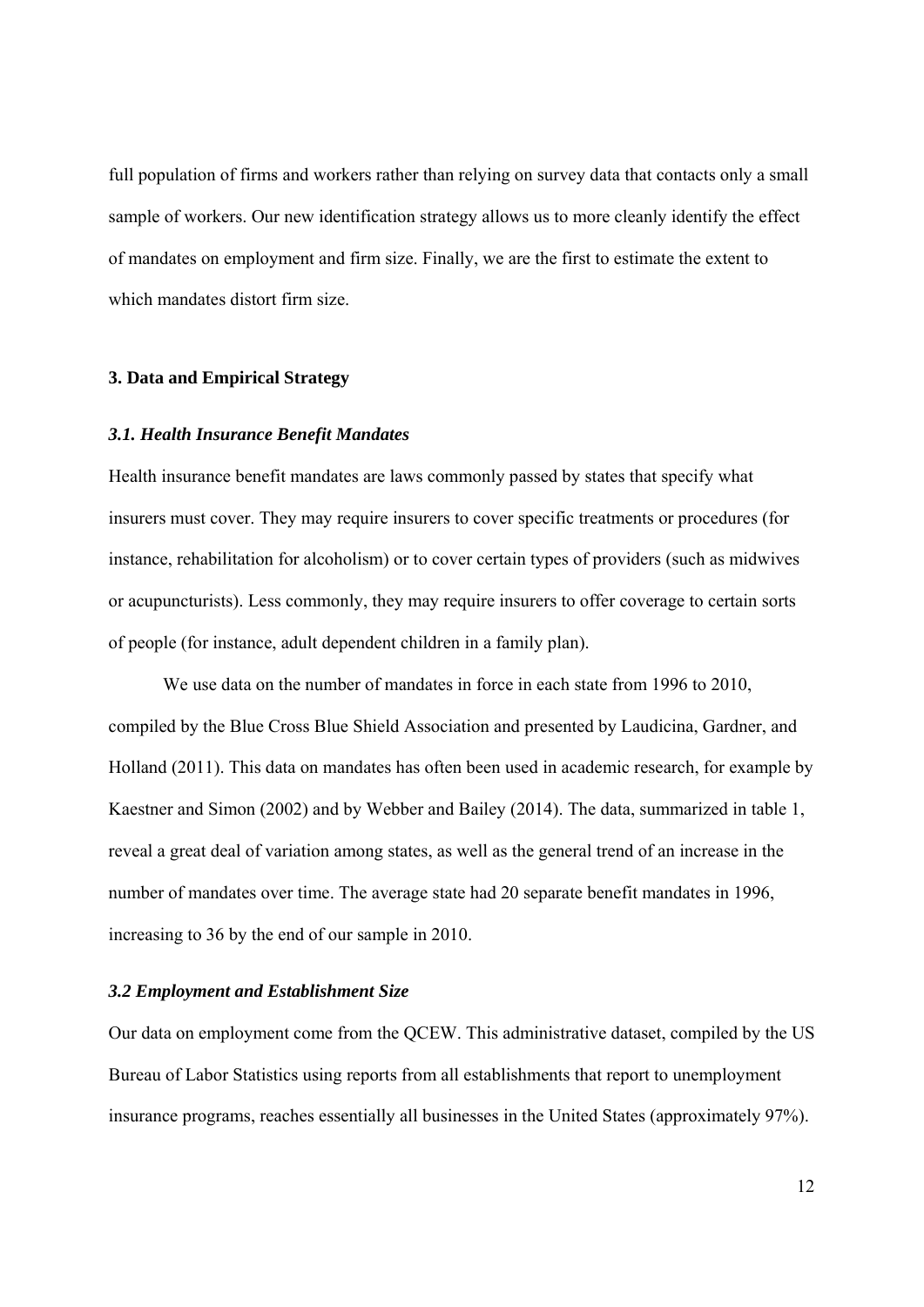Bhattacharya and Vogt (2000) argue that survey datasets such as the CPS do not have the statistical power to determine the effect of mandates on employment; Meer and West (2011) concur and argue that administrative data is superior. These arguments, which we discussed in greater detail in section 2.4, demonstrate why our use of the QCEW is appropriate.

The QCEW provides data broken out by establishment size rather than firm size. An *establishment* is "typically at one physical location and engaged in one, or predominantly one, type of economic activity for which a single industrial classification may be applied."<sup>9</sup> A firm may consist of multiple establishments. Whether firm-level data would be more appropriate than establishment level depends on how often multi-establishment firms use the same health insurance across establishments. If firms commonly use the same plan across establishments, especially if that plan is self-insured, then firm-level data would be more appropriate than the establishment-level data we use. However, it appears this is not the case, because small establishments within larger firms are actually less likely to offer health insurance than singleestablishment firms of the same size (Glied, Lambrew, and Little 2003, 22).

We use annual QCEW data on employment by establishment size in each state from 1996 to 2010. The administrative data used to build the QCEW are incredibly rich, containing data on the exact size of almost every firm in the United States. Unfortunately, to protect the privacy of firms, the QCEW provides this data aggregated only up to the state level. The QCEW breaks establishments down into nine size categories, ranging from establishments with fewer than 5 employees to those with more than 1,000. Thus, we observe the total number of establishments and the number of employees in each size category in each state and year. Table 1 shows summary statistics for the number of establishments and total employment by establishment size.

<sup>9</sup> Quote is from the US Bureau of Labor Statistics website: http://www.bls.gov/cew/cewfaq.htm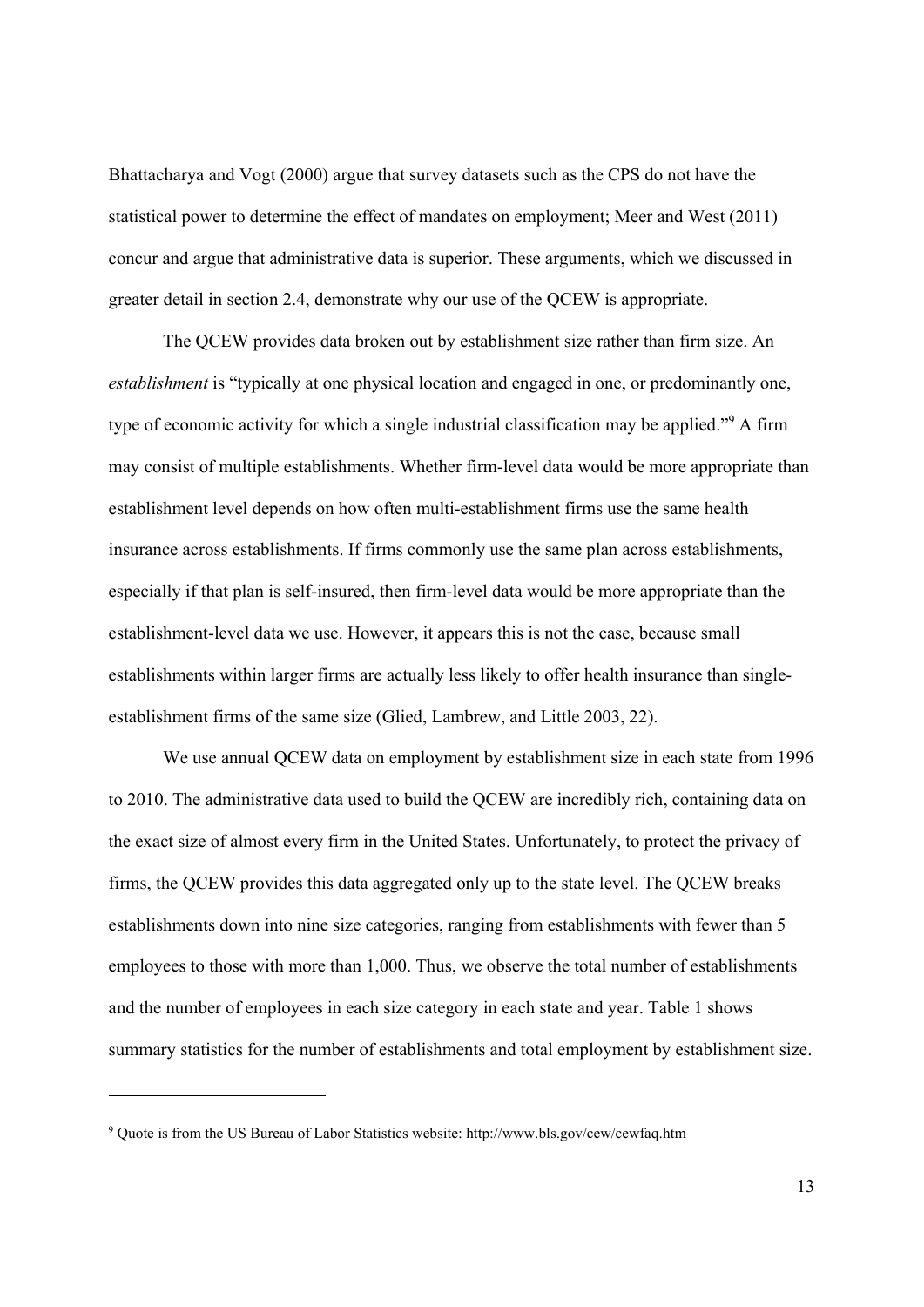#### *3.3. Instrumental Variables: The Political Roots of Health Insurance Benefit Mandates*

Most researchers studying the effects of mandates have used empirical strategies that assume mandates are passed randomly. Usually, researchers put mandates as a right-hand-side variable in an OLS or fixed effects regression and either ignore the endogeneity problem or argue that it is not important in their particular case. But mandates are passed by state legislatures, the outcome of a political process—a political process that can affect many health care and labor market outcomes besides mandates.

Webber and Bailey (2014) model the political process that gives rise to health insurance benefit mandates. They consider whether the passage of mandates is driven more by political parties and ideology, differing state institutions, producer interest groups, or greater need from consumers and patients. They run fixed effects regressions with state-level data from 2000 to 2010 and find that producer interest groups are the main reason some states pass more mandates than others, whereas political parties, the insurance status of patients, and state institutions such as mandate review boards do not significantly affect the number of mandates. In particular, states with a higher number of doctors per capita pass more mandates, and states with greater political contributions by insurers pass fewer mandates. Doctors benefit from mandates because health insurance increases the demand for their services.<sup>10</sup> Insurers, by contrast, would prefer to have the freedom to design their own plans as they see fit. Webber and Bailey find the relationship between doctors per capita and mandates to be particularly strong—one additional doctor per 1,000 individuals (the difference between a state with few doctors like Idaho or Mississippi and an average state like Louisiana or Virginia) leads a state to have 10 additional mandates.

<sup>&</sup>lt;sup>10</sup> The literature has found robust evidence ex-post moral hazard in health insurance (that is, more generous health insurance coverage means higher health spending); see, for instance, the Aron-Dine, Einav, and Finkelstein (2013) discussion of the RAND health insurance experiment.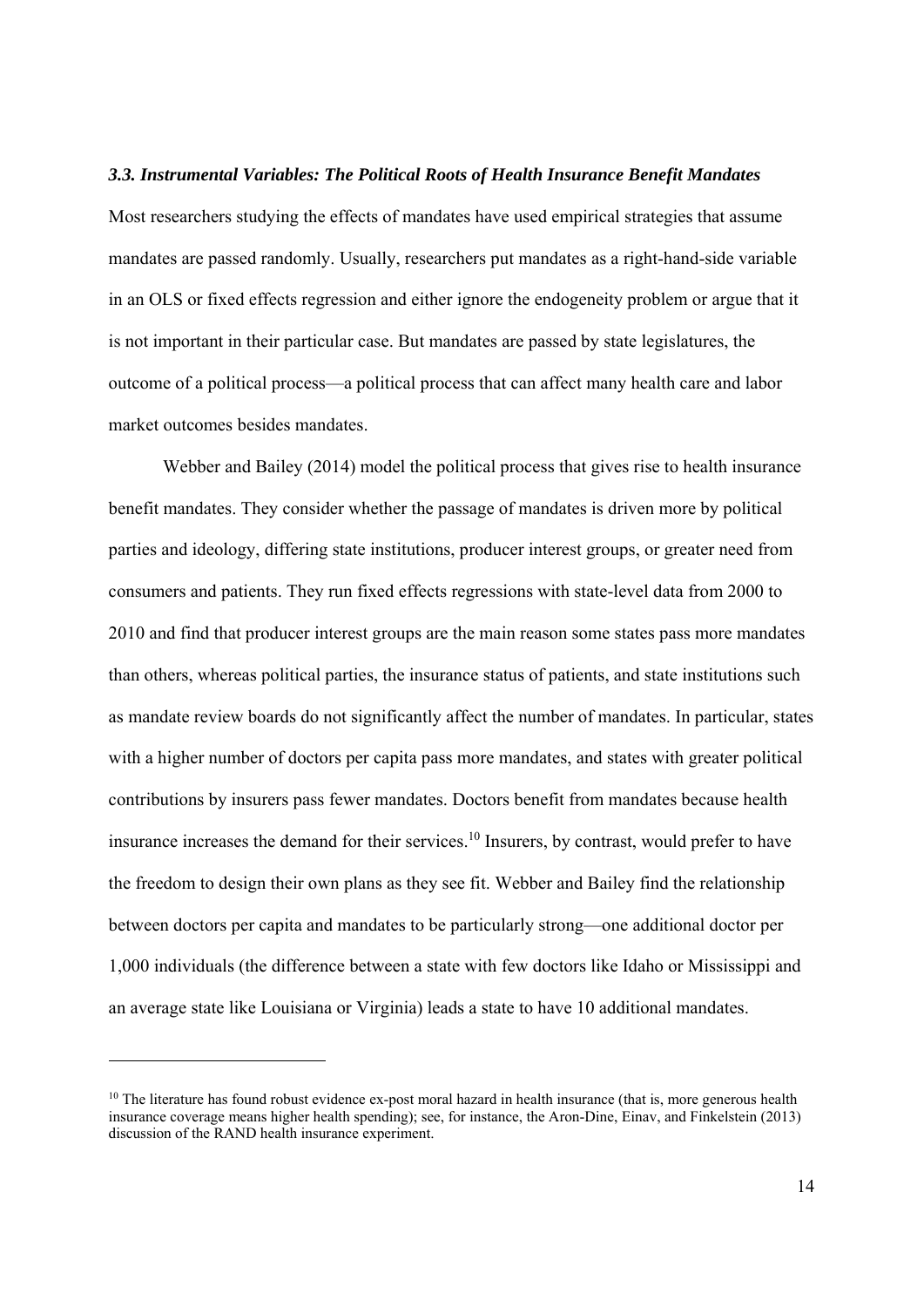We use these variables, doctors per capita and political contributions by insurers, as instruments for mandates. We use the same data sources for these variables as were used by Webber and Bailey (2014). Data on physicians per capita come from the US Department of Health and Human Services' Area Resource File. These data are available on the state level from 1995 to 2011, with the exception of 2009. Data on political contributions come from the National Institute on Money in State Politics. These data are available back to 1996, although there is missing data for some states, especially in early years and in odd (nonelection) years.<sup>11</sup>

#### *3.4. Empirical Strategy: Panel Instrumental Variables*

We have a panel of annual, state-level data on the number of health insurance benefit mandates in effect and the number of employees at firms of various sizes from 1996 to 2010. We begin by running naïve fixed effects regressions of mandates on employment of the following form:

$$
Employments_t = Mandates_{st} + \tau_t + \theta_s + \epsilon_{st}
$$

where *Employment<sub>st</sub>* is total employment at firms in a specific size range in each state and year (we run separate regressions to determine how mandates affect employment at firms of various sizes), *Mandates<sub>st</sub>* is the number of health insurance benefit mandates in effect in that state and year, *τt* represents year dummies, *θs* represents state dummies, and *εst* is the error term.

But for this approach to produce an unbiased estimate of the effect of mandates on employment, the decision to pass mandates must be uncorrelated with employment changes. In reality, it may be the case that a trend or expectation of increasing employment could lead to more mandates being passed because of the perception that firms could afford the cost; this would bias estimates of the effect of mandates on employment upward.

 $11$  The data are publically available at www.followthemoney.org.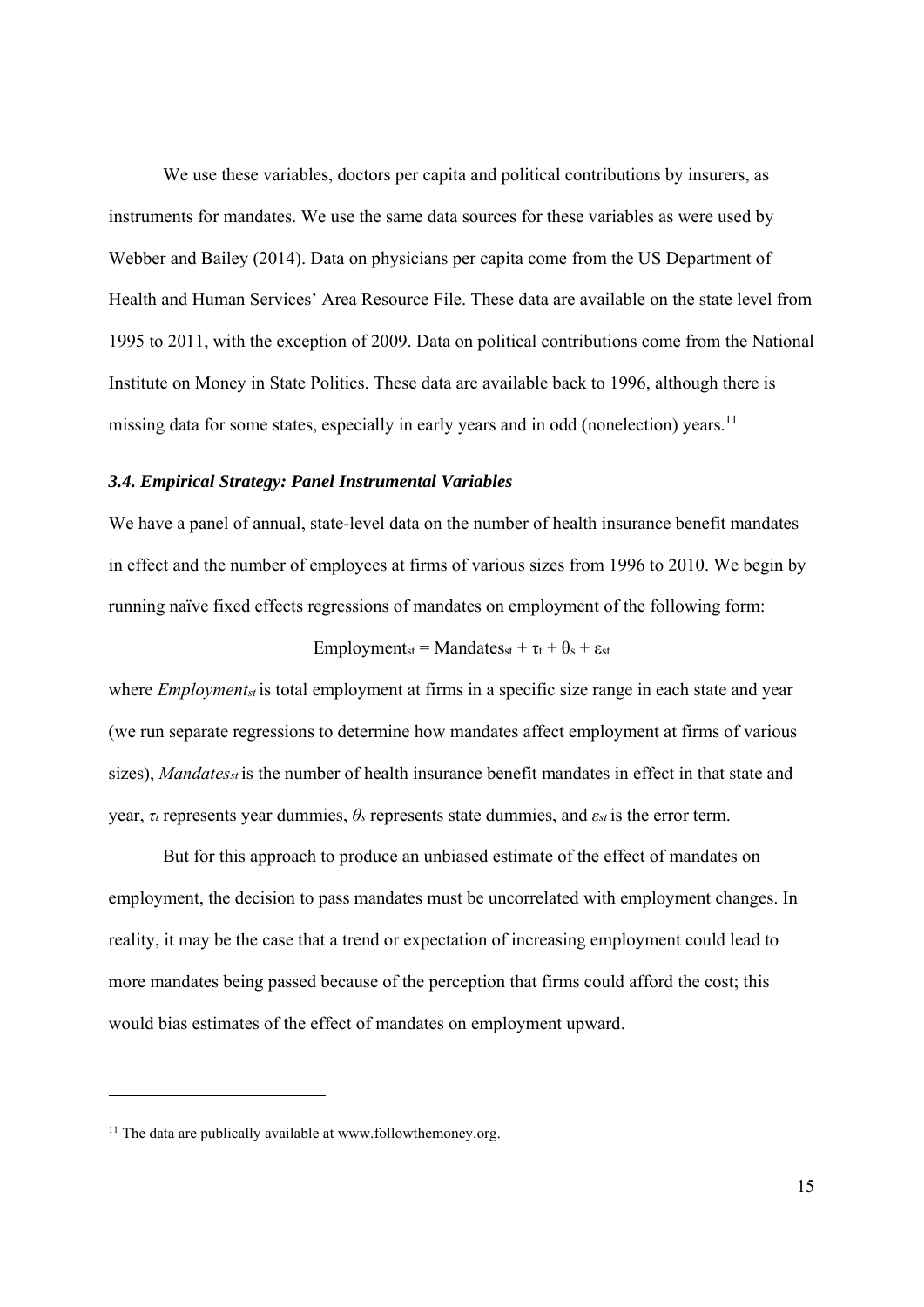To overcome the endogeneity problem and clearly identify the causal effect of mandates on employment and firm size, we developed instruments for mandates using doctors per capita and political contributions by insurers, variables that were previously determined to affect the passage of mandates (Webber and Bailey 2014). Our first stage equation is as follows:<sup>12</sup>

Mandatesst = Doctorsst + InsurerContributionsst +  $\tau_t$  +  $\theta_s$  +  $\varepsilon_{st}$ 

where  $\tau_t$  represents year dummies,  $\theta_s$  represents state dummies, and  $\varepsilon_{st}$  is the error term.

The second stage of our instrumental variables regression is

$$
Employmentsst = \widehat{Mandates}_{st} + \tau_t + \theta_s + \epsilon_{st}
$$

where *Employment<sub>fst</sub>* is total employment at firms in a specific size range in each state and year (we run separate regressions to determine how mandates affect employment at firms of various sizes), is the first-stage equation's estimate of number of health insurance benefit mandates in effect in that state and year, *τt* represents year dummies, *θs* represents state dummies, and *εst* is the error term.

In addition to studying the effect of mandates on total employment at firms of various sizes, we study the effect of mandates on the total number of firms of various sizes. These regressions take the same form as the employment regressions, only with the standardized number of firms as a dependent variable. We use the natural log of the number of firms, while using the untransformed levels of employment, for two reasons. First is skewness: our summary statistics in table 1 show that the total number of employees in a state is remarkably consistent across firm sizes, while the total number of firms is much greater at smaller sizes. Second is to make consistent interpretation easier: a state gaining 15 small firms is very different from a state gaining 15 large firms.

<sup>&</sup>lt;sup>12</sup> See the appendix for the first-stage instrumental variables results. Our instruments pass the *F*-test for instrument strength ( $F = 144.4$ ) and Hansen's *J* test for overidentification ( $J = 1.87$ ).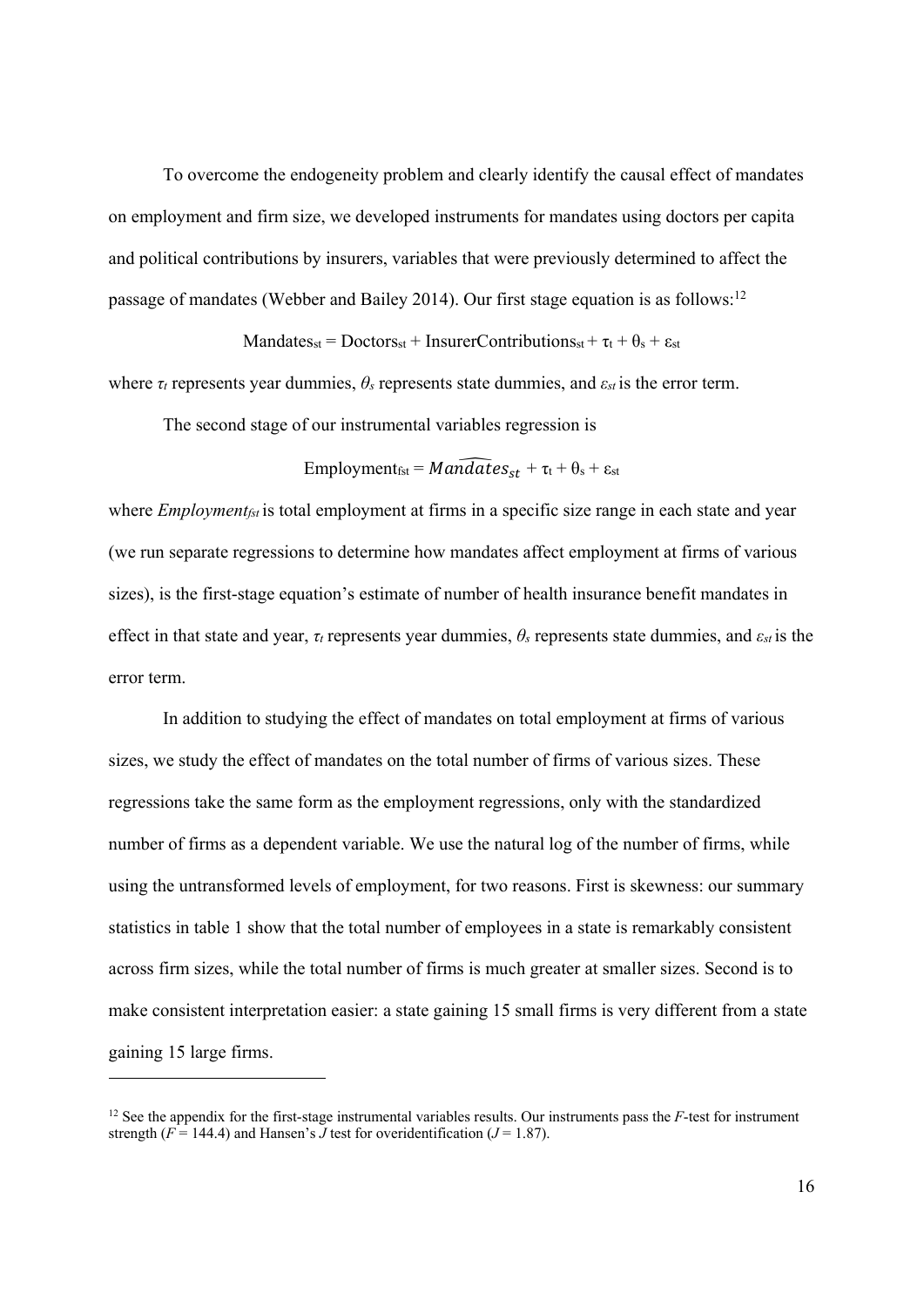#### **4. Results**

#### *4.1. Effect on Employment*

Table 2 shows our main results for the effect of mandates on employment at firms of various sizes. Our first column shows the results of an OLS regression of mandates on employment, with no controls. It demonstrates that the simple correlation between mandates and the number of firms is positive and statistically significant for firms of all sizes. The magnitudes shown suggest that each mandate is associated with thousands of additional employees. Our second column adds state fixed effects and controls to the regression. Once the controls are taken into account, the estimated effect of mandates becomes much smaller and statistically insignificant for firms of all sizes, though most point estimates remain positive. Although the naïve OLS results could be used to argue that mandates actually encourage employment, the fixed effects results with year dummies reveal that the OLS results were biased by the omission of key variables.

The final column of table 2 shows the results of the instrumental variable (IV) regression, which accounts for the reasons mandates are passed. The IV estimates largely turn negative, suggesting that each mandate may reduce employment by hundreds of workers per state in most firm-size ranges. However, the IV results are imprecisely estimated, and we cannot reject the hypothesis that mandates have no effect on employment.

#### *4.2. Effect on Firms*

Table 3 shows our main estimates of mandates' effect of on firm size using regressions of the same form as before, but with the natural log of the number of establishments in each size range as the dependent variable instead of total employment at establishments in each size range. Our first column shows the results of an OLS regression of mandates on firm size, with no controls. It demonstrates that the simple correlation between mandates and the number of firms is positive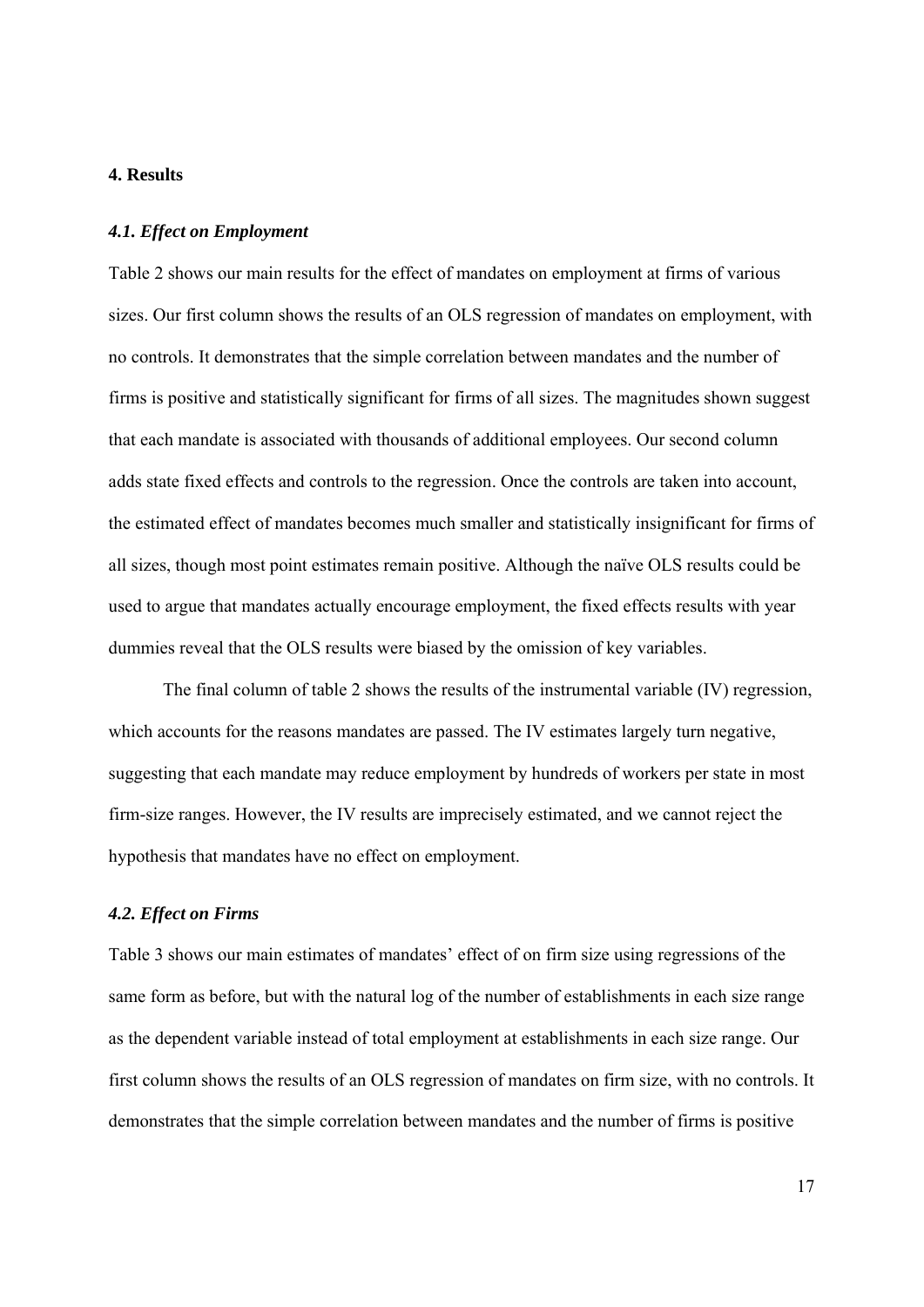and statistically significant for all firm sizes. This could imply that states with more firms are more likely to pass mandates or that mandates lead to more firms or that, in a spurious correlation, the number of mandates and firms have both grown over time, even though there is no causal relationship between them. Our second column shows the results of a fixed effects regression that controls for year dummies. We report no statistically significant effects in this column, and the magnitudes become much smaller and mostly negative.

The final column shows our instrumental variables results. Once we take into account the endogenous passage of mandates (as well as state and year fixed effects), we find statistically significant negative effects of mandates on the number of small firms with 5-9, 10–19, 20-49, and 50–99 workers. We also find negative, statistically insignificant effects on the number of very small (fewer than 5 workers) and medium-sized (100-249, 249-499, 500-999 workers) firms, but a positive and statistically significant effect on number of the largest firms (1000+ workers).

We use the log number of firms as the dependent variable, so the IV coefficient of −0.010 for firms with 5-9 employees should be interpreted as one additional mandate leading to a 1% reduction in the number of firms with 5-9 workers. This implies a loss of 272 firms with 5-9 workers in an average state. This loss is counteracted by a statistically significant 4.3% increase in the number of very large establishments (implying a gain of 5 establishments with 1,000 or more workers per mandate in an average state).

#### *4.3. Robustness*

There are barriers to interpreting our results as causal.

First, mandates are heterogeneous. Certain mandates apply only to small groups (such as including partners in a civil union on family plans) or require insurers to cover inexpensive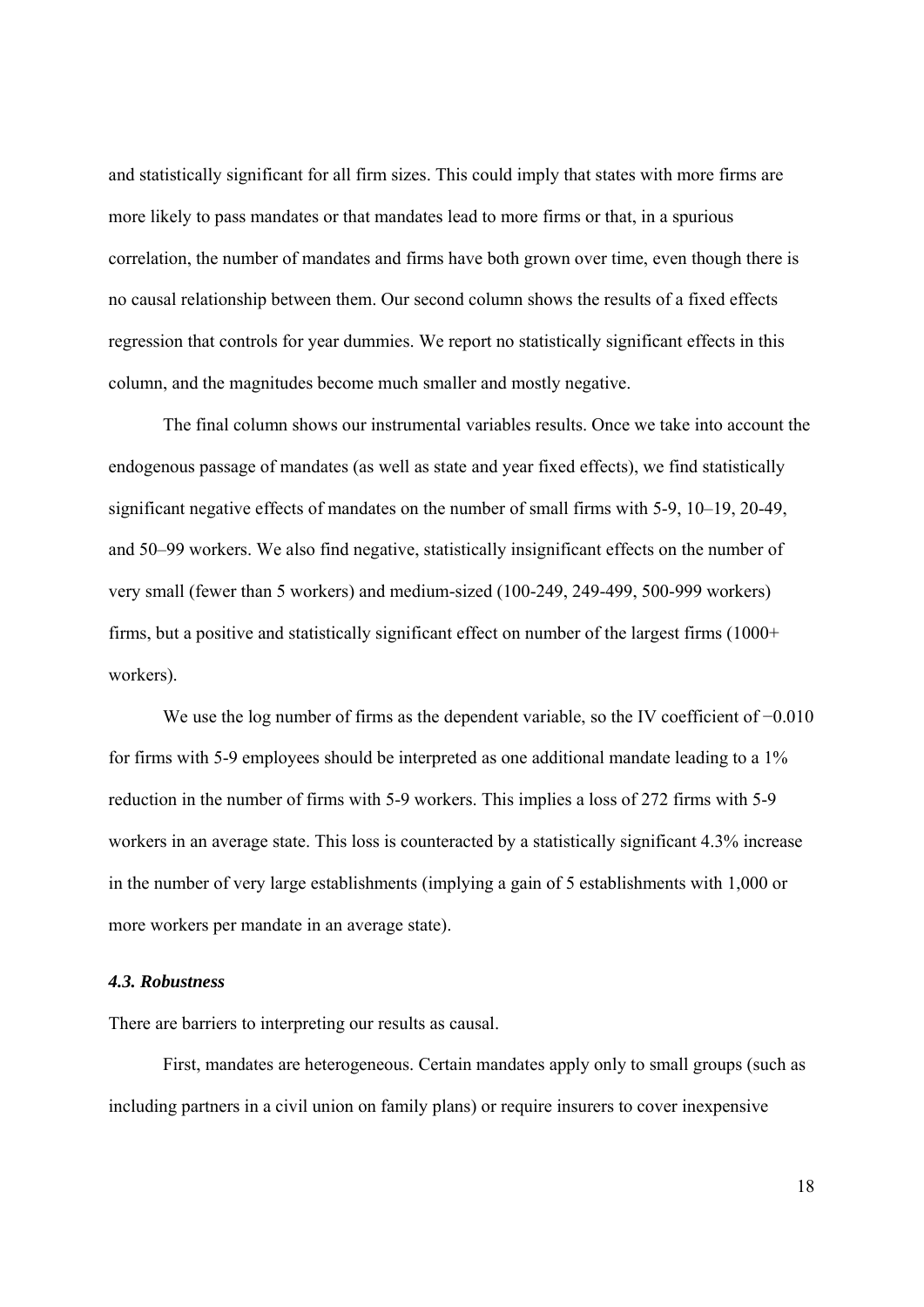treatments; others are mandates for costly treatments used by many people (such as dentistry). We estimate the effect of the average mandate on employment and the number of firms of various sizes, but the true effect of any given mandate may differ greatly from our estimates. A mandate that is more costly than average is likely to prompt a greater response from firms.

Second, whereas the QCEW data we use for employment and the number of firms of various sizes are built from rich, establishment-level data, the public version of the data we were able to access is aggregated to nine firm-size bins at the state-year level. This means that we can observe that mandates seem to reduce the number of firms with 50–99 employees, but we cannot say whether this effect holds equally for all firms in this category or whether our result is being driven by firms with 50–59 or 90–99 workers. Furthermore, the public QCEW data does not contain information gleaned from following specific firms over time. This means we cannot say the mechanism by which firms with 50–99 workers are disappearing. They could be closing entirely or shrinking to fewer than 50 workers or growing to more than 99 workers or any combination of the above. The quality of our data limits what we are able to say with confidence.

#### **5. Discussion**

Our instrumental variables estimation finds weak (i.e., not statistically significant) evidence that mandates decrease overall employment at small- and medium-sized firms. We find stronger evidence that mandates reduce the overall number of small firms (with 5 to 99 workers), and increase the number of large firms (with 1,000 or more workers). This is consistent with the idea that mandates are costly for the firms they apply to but that these costs can be escaped by selfinsuring under ERISA, which is much easier for large firms. Mandates appear to push firms toward the sizes that best enable them to escape the regulation.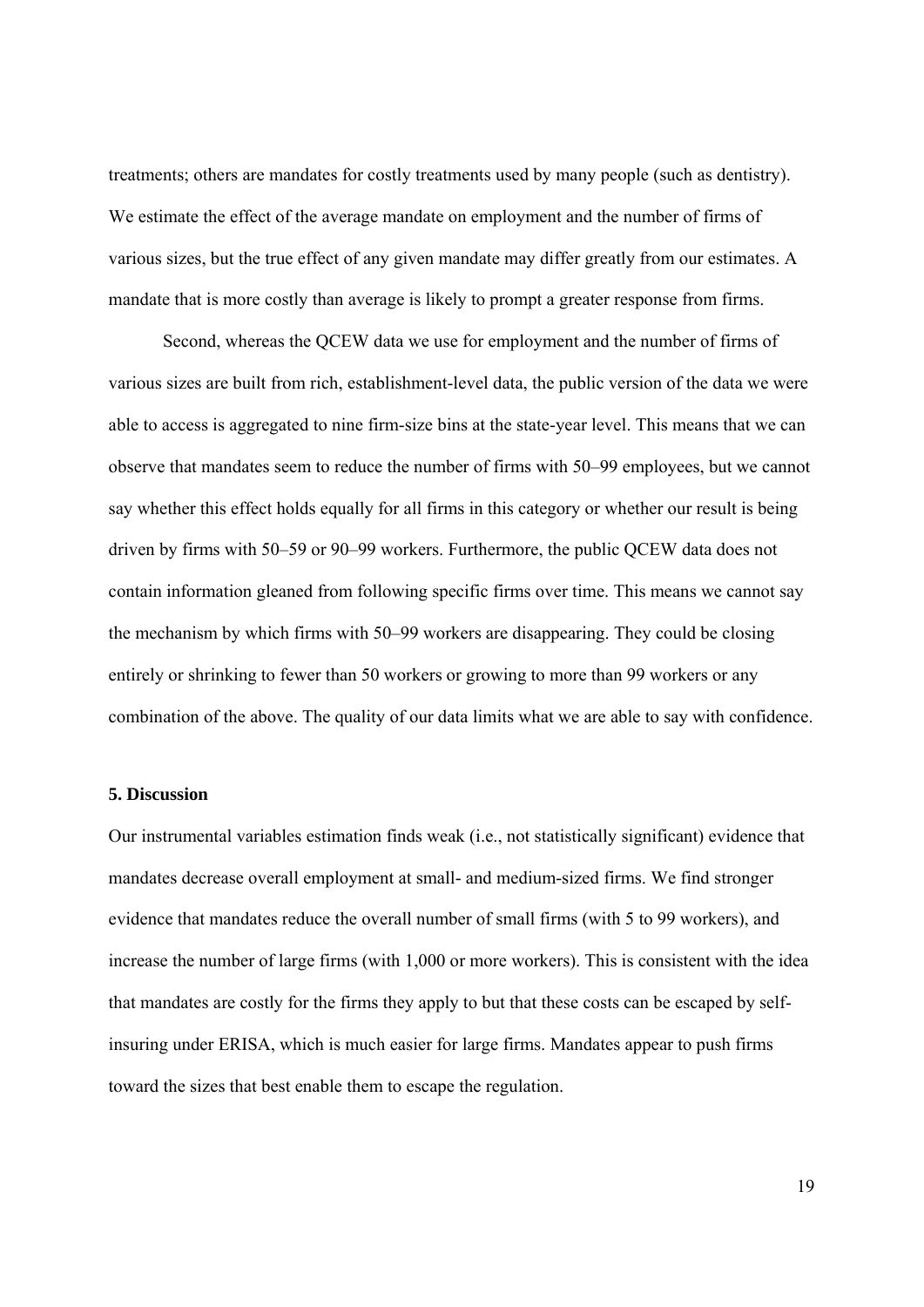How is it possible for mandates to reduce the number of firms without reducing employment? Our results suggest that employment is being pushed toward larger firms. This is clearly occurring across firm-size bins: we find that mandates lead toward a statistically significant increase in the number of large (1,000-plus workers) firms in a state.

Though our data do not allow us to observe the exact size of firms, our results also suggest that mandates result in larger firms within each size category. We observe that mandates lead to fewer firms with 50–99 workers but do not cause a (statistically significant) decrease in total employment at firms with 50–99 workers. These findings can be reconciled if we are losing many firms with 50–60 workers while gaining some firms with 90–99 workers.

In one sense, our results are similar to those in the literature on group-specific health insurance benefit mandates. Lahey (2012) and Bailey (2014) find that when a mandate meant to benefit a group causes an increase in the cost of employing that group (for instance, an infertility treatment mandate and 28-to-42-year-old women), the mandate can decrease employment among that group without decreasing employment overall. In this study, we find that mandates change the distribution of employment by firm size without decreasing employment overall.

Suppose we are correct that the growing prevalence of health insurance benefit mandates, together with the ERISA self-insurance loophole that larger firms can more easily take advantage of, has led to the growth of large firms at the expense of small ones. Is this truly a problem? We argue that it is.

First, self-insurance is a costly way to escape mandates. Individuals and firms buy insurance for a reason—they value how it protects them from risk. Self-insuring means accepting the risk that some workers will get very sick all at once, requiring you to make much higher than expected payments for their claims. For truly large firms, this risk is very small. But for medium-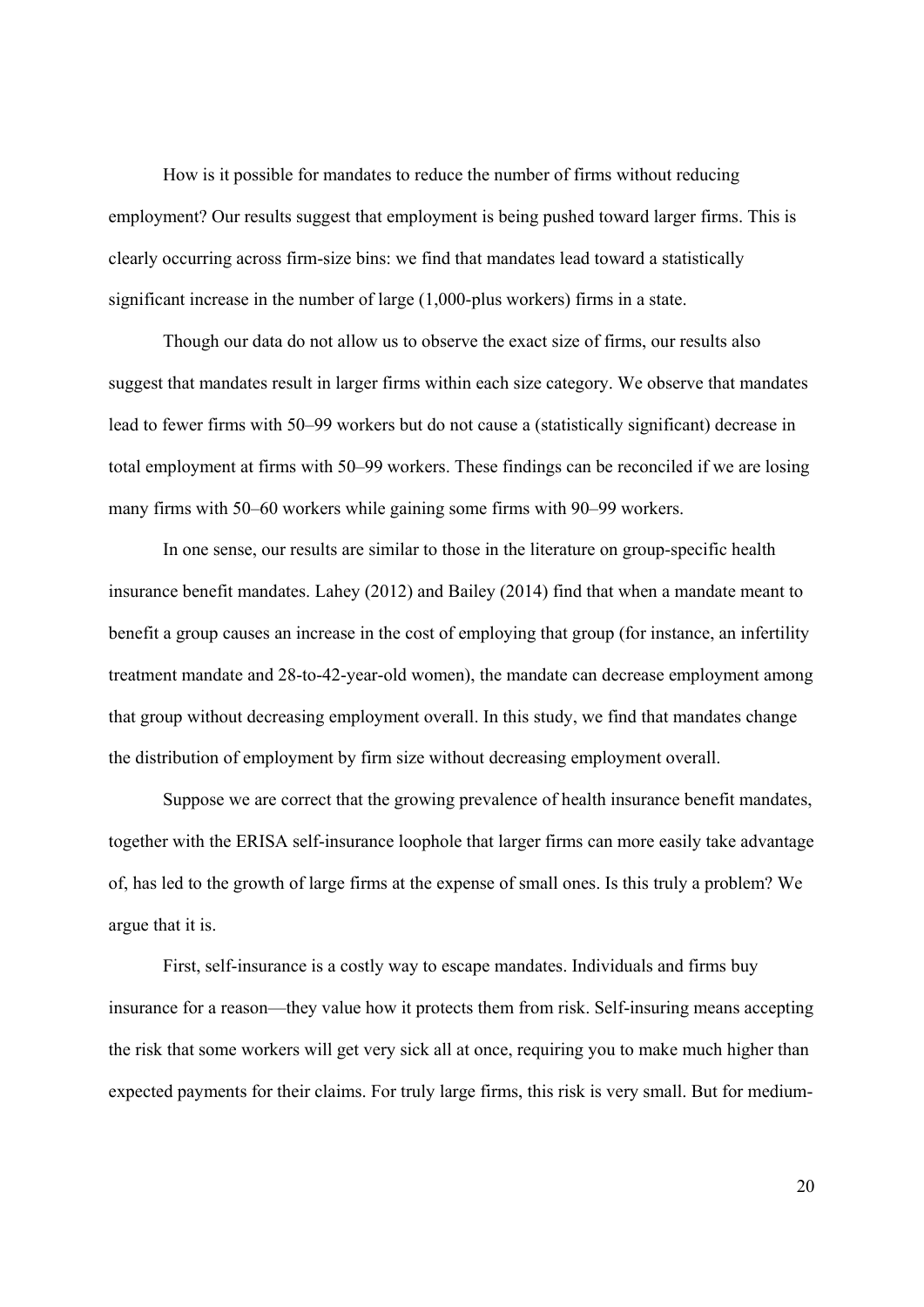sized firms, with say 100 workers, self-insuring still means accepting substantial risk; risk that firms would prefer to insure against if mandates did not make premiums too expensive.

Second, regulations that favor large firms over small ones contribute to a general decrease in economic dynamism. Economic dynamism—the birth and death of firms that embodies creative destruction—has been declining in the United States since the early 1980s (Decker et al. 2014). Recent work has found that this creative destruction, in particular entry by small, new firms, is crucial for job growth (Haltiwanger, Jarmin, and Miranda 2013), productivity (Syverson [2011] and Garicano, Lelarge and Van Reenan [2012] note the particular role of cost-increasing regulations in reducing productivity) and overall economic growth (Aghion 2013). The incredible importance of economic dynamism suggests that policymakers should be cautious about creating cost-increasing regulations and loopholes, such as health insurance benefit mandates with the ERISA self-insurance exemption, which fall disproportionally on small firms.

#### **6. Conclusion**

We find that health insurance benefit mandates, laws which increase the cost of providing health insurance, do not lead to statistically significant decreases in employment. However, these laws do lead to distortions in firm-size distribution. Because large firms can much more easily selfinsure, exempting their health insurance plans from state-level mandate regulations provides a competitive advantage for large firms. This distortion in firm size may lead to reduced dynamism and productivity growth. The use of self-insurance to escape mandates also means that firms take on risk that they would otherwise prefer to insure away.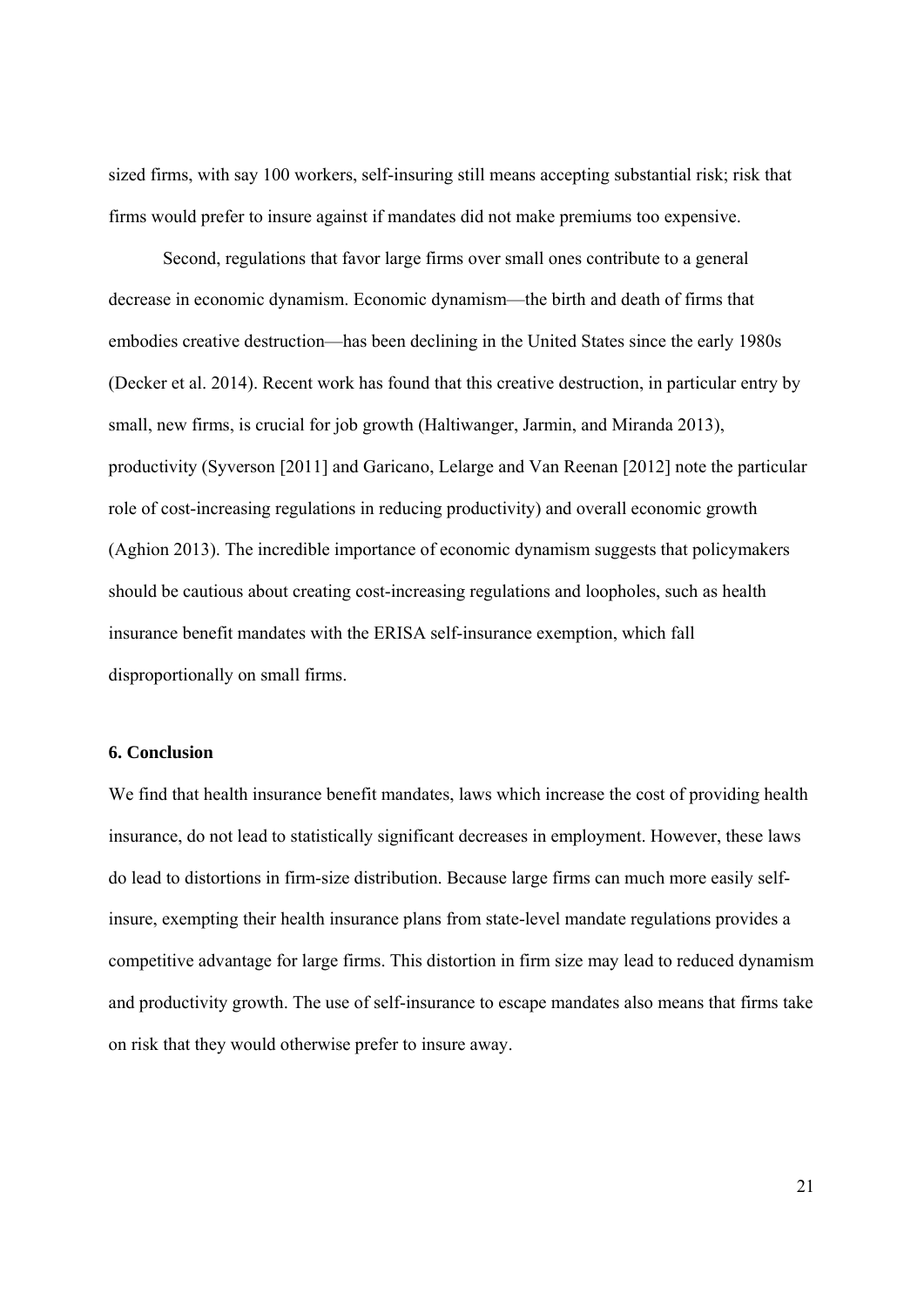#### **References**

- Aghion, Philippe, Ufuk Akcigit, and Peter Howitt. 2013. "What Do We Learn From Schumpeterian Growth Theory?" Working paper, National Bureau of Economic Research, Cambridge, MA. http://www.nber.org/papers/w18824.
- *Area Health Resources Files (AHRF)*. 2013-2014. US Department of Health and Human Services, Health Resources and Services Administration, Bureau of Health Workforce, Rockville, MD. http://ahrf.hrsa.gov/index.htm
- Aron-Dine, Aviva, Liran Einav, and Amy Finkelstein 2013. "The RAND Health Insurance Experiment, Three Decades Later." *Journal of Economic Perspectives* 27 (1): 197-222. http://www.economics.mit.edu/files/8400
- Bailey, James. 2013. "The Effect of Health Insurance Benefit Mandates on Premiums." *Eastern Economic Journal* 40 (1): 119–27. http://www.palgrave-

journals.com/eej/journal/v40/n1/full/eej201316a.html.

- ———. 2014. "Who Pays the High Health Costs of Older Workers? Evidence from Prostate Cancer Screening Mandates." *Applied Economics* 46 (32): 3931–41. http://www.tandfonline.com/doi/abs/10.1080/00036846.2014.948673#preview.
- Bhattacharya, Jay, and William Vogt. 2000. "Could We Tell If Health Insurance Benefit Mandates Cause Unemployment? A Note on the Literature." Working paper, University of Chicago Stigler Center, IL. www.chicagobooth.edu/assests/stigler/167.pdf.
- Cutler, David, and Brigitte Madrian. 1998. "Labor Market Responses to Rising Health Insurance Costs: Evidence on Hours Worked." *The RAND Journal of Economics* 29 (3): 509–30.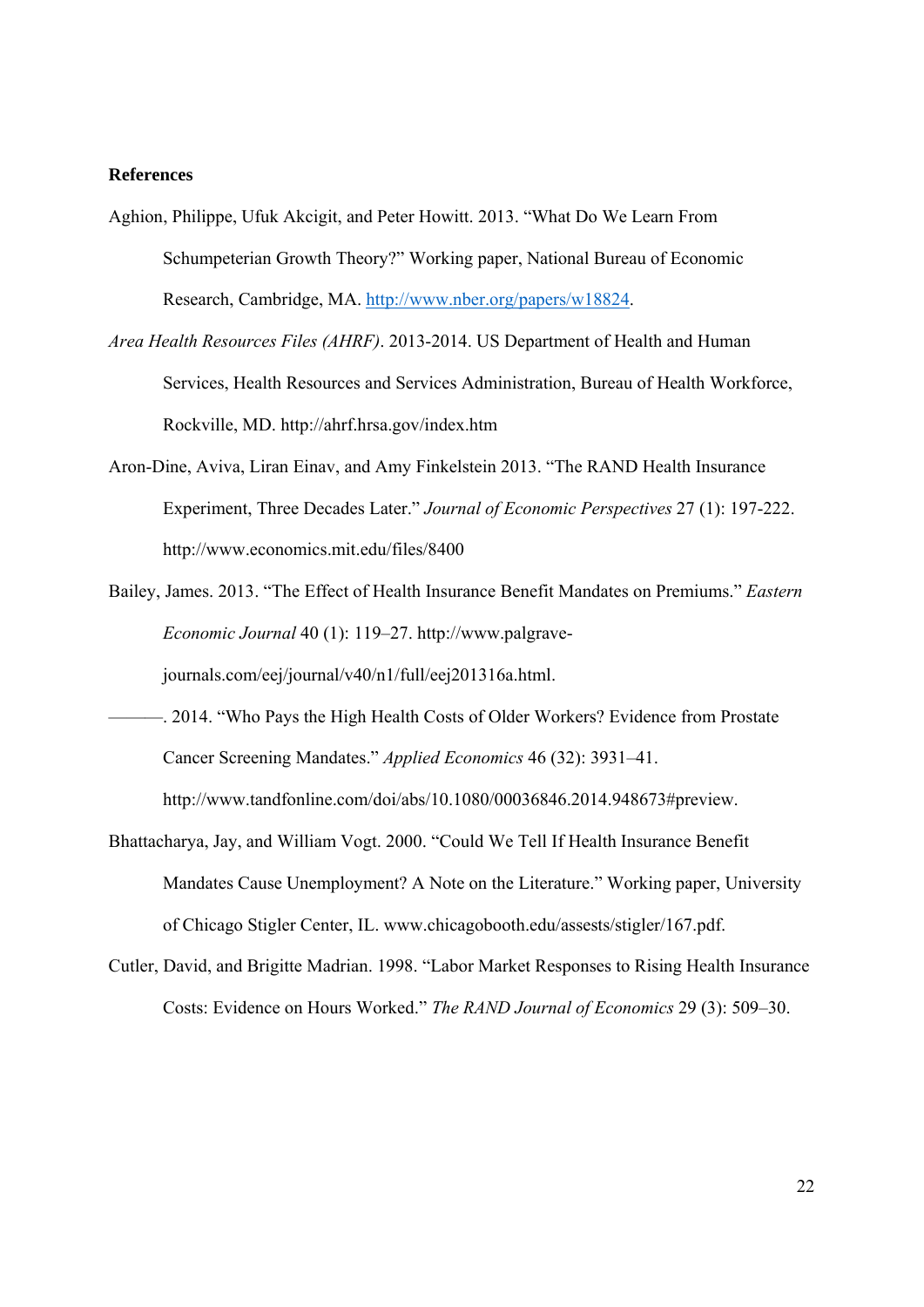- Decker, Ryan, John Haltiwanger, Ron Jarmin, and Javier Miranda. 2014. "The Role of Entrepreneurship in US Job Creation and Economic Dynamism." *Journal of Economic Perspectives* 28 (3): 3–24.
- Feldman, Roger. 1993. "Who Pays for Mandated Health Insurance Benefits?" *Journal of Health Economics* 12 (3): 341–48.

http://www.sciencedirect.com/science/article/pii/0167629693900168.

- Fronstin, Paul. 2012. "Self-Insured Health Plans: State Variation and Recent Trends by Firm Size." Technical report, Employee Benefit Research Institute, Washington, DC. http://www.ebri.org/publications/notes/index.cfm?fa=notesDisp&content\_id=5131.
- Garicano, Luis, Claire Lelarge, and John Van Reenen. 2012. "Firm Size Distortions and the Productivity Distribution: Evidence from France." Working paper, National Bureau for Economic Research, Cambridge, MA. http://www.nber.org/papers/w18841.
- Glied, Sherry, Jeanne M. Lambrew, and Sarah Little. 2003. "The Growing Share of Uninsured Workers Employed by Large Firms." Technical report, The Commonwealth Fund, New York. http://www.commonwealthfund.org/~/media/files/publications/fundreport/2003/oct/the-growing-share-of-uninsured-workers-employed-by-largefirms/glied\_largefirms\_672-pdf.pdf.
- Gohmann, Stephan F., and Myra McCrickard. 2009. "The Effect of State Mandates on Health Insurance Premiums." *The Journal of Private Enterprise* 24 (2): 59–73. http://journal.apee.org/index.php? title=Spring2009\_5.
- Gruber, Jonathan. 1994a. "The Incidence of Mandated Maternity Benefits." *The American Economic Review* 84 (3): 622–41. http://www.jstor.org/stable/2118071.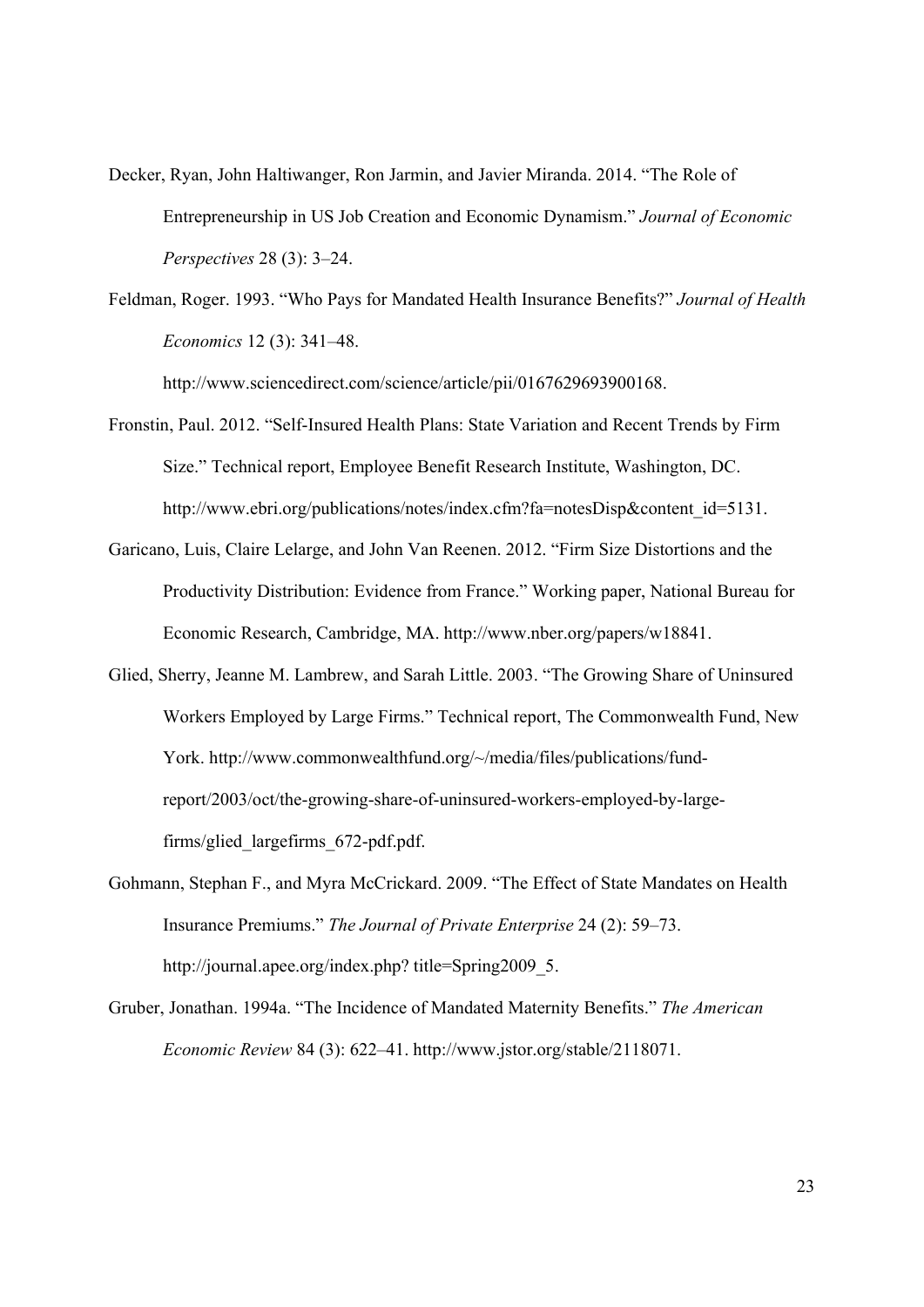———. 1994b. "State-Mandated Benefits and Employer-Provided Health Insurance." *Journal of Public Economics* 55 (3): 433–64.

http://www.sciencedirect.com/science/article/pii/0047272793014072.

- Haltiwanger, John, Ron Jarmin, and Javier Miranda. 2013. "Who Creates Jobs? Small vs. Large vs. Young." *Review of Economics and Statistics* 95 (2): 347–61.
- Jensen, Gail A., and Jon R. Gabel. 1992. "State Mandated Benefits and the Small Firm's Decision to Offer Insurance." *Journal of Regulatory Economics* 4 (4): 379–404. http://link.springer.com/article/10.1007/BF00134929.
- Kaestner, Robert, and Kosali Ilayperuma Simon. 2002. "Labor Market Consequences of State Health Insurance Regulation." *Industrial and Labor Relations Review* 56 (1): 136–59. http://www.jstor.org/stable/3270653.
- Kapur, Kanika, Pinar Karaca-Mandic, Susan M. Gates, and Brent Fulton. 2012. "Do Small Group Health Insurance Regulations Influence Small Business Size?" *Journal of Risk and Insurance* 79 (1): 231–59. http://onlinelibrary.wiley.com/doi/10.1111/j.1539- 6975.2011.01421.x/abstract.
- Kowalski, Amanda E., William J. Congdon, and Mark H. Showalter. 2008. "State Health Insurance Regulations and the Price of High-Deductible Policies." *Forum for Health Economics and Policy* 11 (2): 1–26.

http://ideas.repec.org/a/bpj/fhecpo/v11y2008i2n8.html.

Lahey, Joanna N. 2012. "The Efficiency of a Group-Specific Mandated Benefit Revisited: the Effect of Infertility Mandates." *Journal of Policy Analysis and Management* 31 (1): 63– 92. http://dx.doi.org/10.1002/pam.20616.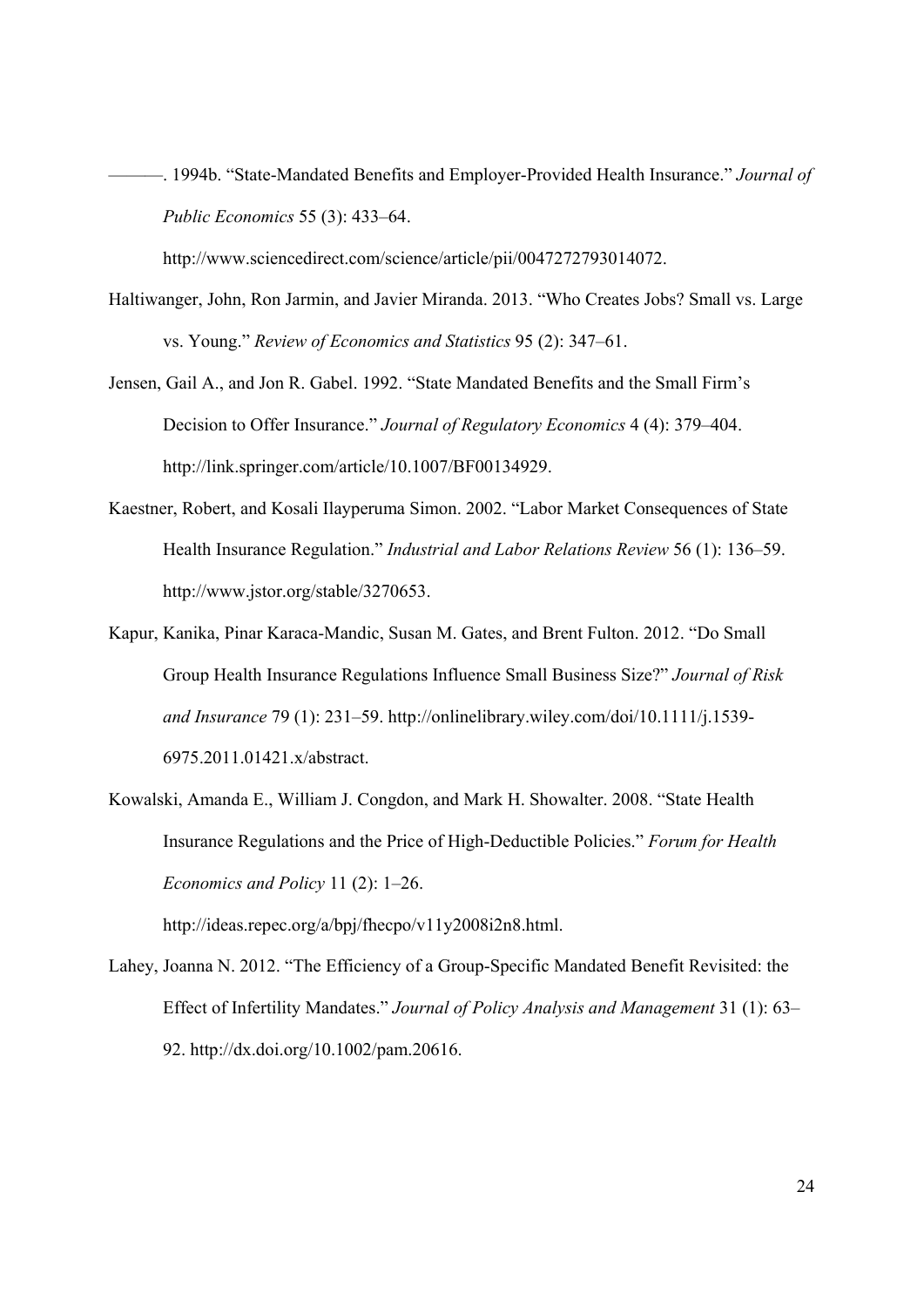- LaPierre, Tracey A., Christopher J. Conover, James W. Henderson, J. Allen Seward, and Beck A. Taylor. 2009. "Estimating the Impact of State Health Insurance Mandates on Premium Costs in the Individual Market." *Journal of Insurance Regulation* 27 (3): 3–36.
- Laudicina, Susan, Joan Gardner, and Kim Holland. 2011. "State Legislative Healthcare and Insurance Issues." Technical report, Blue Cross and Blue Shield Association, Chicago, IL.
- Lennon, Conor. 2015. "The Individual-Specific Impact of Employer-Sponsored Insurance: Evidence from the Affordable Care Act." Technical report, University of Pittsburgh. http://www.conorjlennon.com/uploads/3/9/6/0/39604893/aca\_summer\_2015.pdf
- Mathur, Aparna. 2010. "Health Insurance and Job Creation by the Self-Employed." *Small Business Economics* 35 (3): 299–317.

http://link.springer.com/article/10.1007%2Fs11187-008-9164-4#.

- Meer, Jonathan, and Jeremy West. 2011. "Identifying the Effects of Health Insurance Mandates on Small Business Employment and Pay." Technical report, Texas A&M, College Station. http://econweb.tamu.edu/jmeer/abs\s\do5(m)w\s\do5(m)andates.html.
- Sloan, Frank, and Christopher Conover. 1998. "Effects of State Reforms on Health Insurance Coverage of Adults." *Inquiry* 35 (3): 280–93. http://www.jstor.org/stable/29772768.
- Summers, Lawrence H. 1989. "Some Simple Economics of Mandated Benefits." *American Economic Review* 79, 177–83. http://www.jstor.org/stable/1827753.
- Syverson, Chad. 2011. "What Determines Productivity?" *Journal of Economic Literature* 49 (2): 326–65.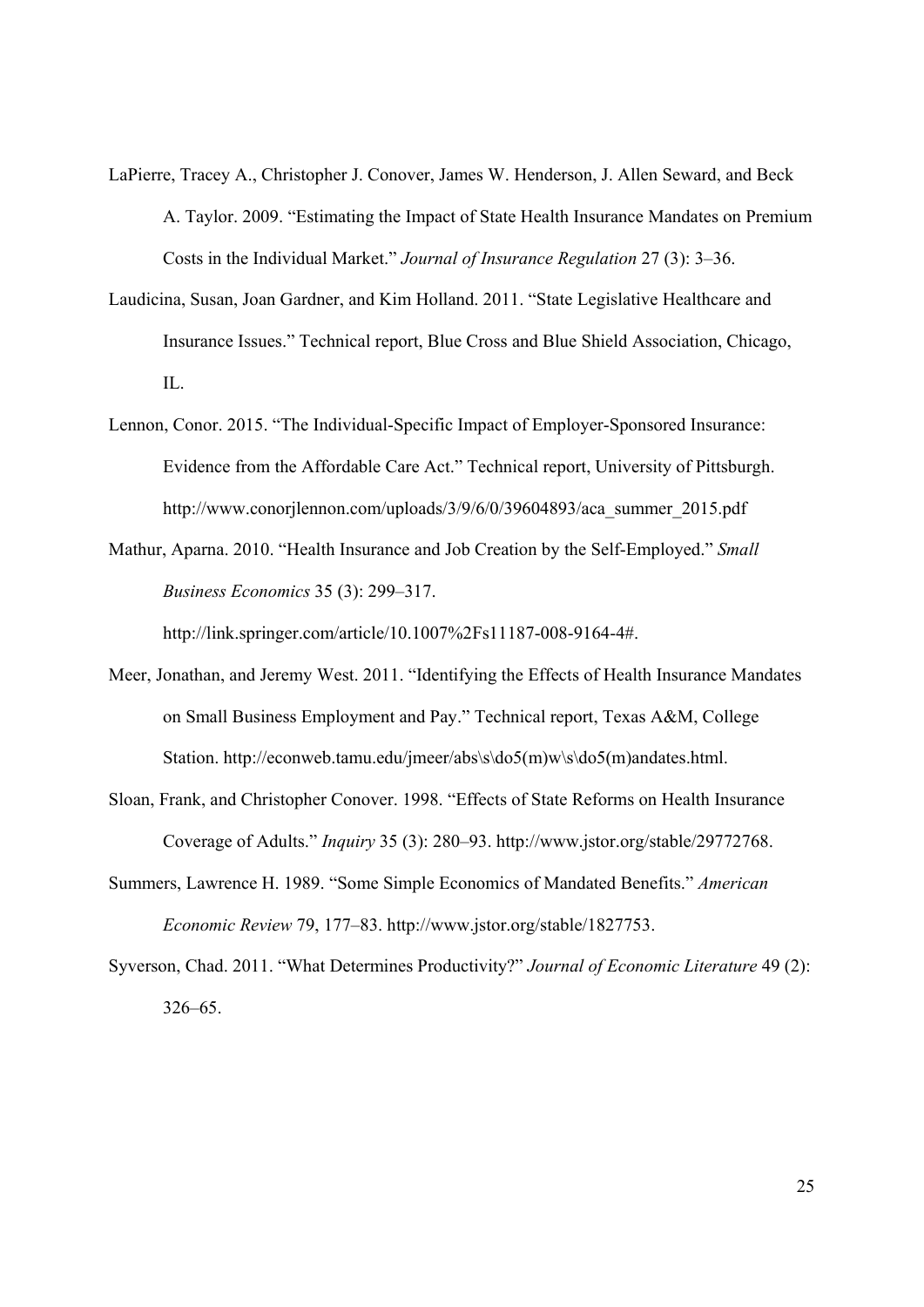van der Goes, David N., Justin Wang, and Katharine C. Wolchik. 2011. "Effect of State Health Insurance Mandates on Employer-Provided Health Insurance." *Eastern Economic Journal* 37 (4): 437–49. http://www.palgrave-

journals.com/eej/journal/v37/n4/abs/eej200950a.html.

- Webber, Douglas, and James Bailey. 2014. "The Political Roots of Health Insurance Benefit Mandates." Working paper, Mercatus Center, Arlington, VA. http://mercatus.org/publication/political-roots-health-insurance-benefit-mandates.
- Wolaver, Amy, Timothy McBride, and Barbara Wolfe. 2003. "Mandating Insurance Offers for Low-Wage Workers: An Evaluation of Labor Market Effects." *Journal of Health Politics, Policy, and Law* 28 (5): 883–926.

http://jhppl.dukejournals.org/content/28/5/883.abstract.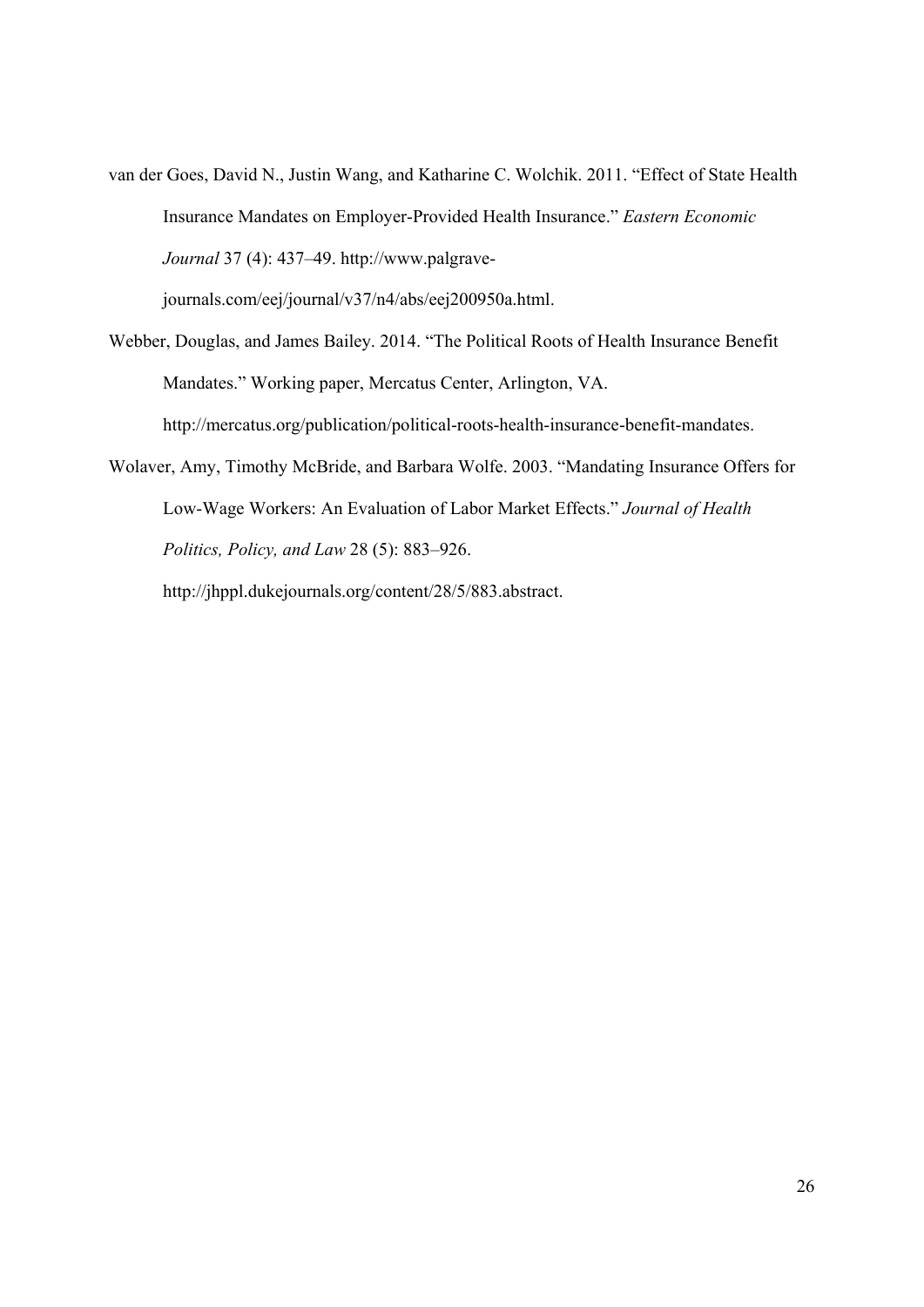#### **Table 1. Summary Statistics: State-level Variables 1996-2010**

#### **1a. Independent Variables**

| Variable                  | Observations | Mean  | Standard deviation | <b>Minimum</b> | Maximum |
|---------------------------|--------------|-------|--------------------|----------------|---------|
| Total mandates            | 638          | 30.70 | 10.49              |                | 62      |
| Health political spending | 324          | 0.43  | 0.57               | 0.00001        | 6.71    |
| Insurance political       |              |       |                    |                |         |
| spending                  | 300          | 0.04  | 0.04               | 0.00002        | 0.39    |
| Doctors per 1,000 people  | 638          | 2.64  | 0.97               | 1.48           | 8.73    |

*Note:* All variables used are from state-level data from 1996–2010. Spending variables are measured in real 2011 dollars per state resident. Data on physicians per capita comes from the US Department of Health and Human Services' Area Resource File. Data on political contributions come from the National Institute on Money in State Politics. These data are available back to 1996, although there is missing data for some states, especially in early years and in odd (nonelection) years. Data on mandates are from Laudicina, Gardner and Holland (2011).

|             |                     |           | Standard  |             |            |
|-------------|---------------------|-----------|-----------|-------------|------------|
| Firm Size   | <b>Observations</b> | Mean      | deviation | Minimum     | Maximum    |
| < 5         | 638                 | 156,506   | 178,297   | 16,408      | 1,163,052  |
| $5 - 9$     | 638                 | 176,020   | 178,305   | 19,726      | 1,006,772  |
| $10 - 19$   | 638                 | 234,964   | 239,531   | 25,394      | 1,412,658  |
| $20 - 49$   | 638                 | 363,013   | 385,646   | 33,913      | 2,278,757  |
| $50 - 99$   | 638                 | 284.196   | 310,586   | 21,691      | 1,830,533  |
| $100 - 249$ | 638                 | 355,522   | 383,637   | 20,820      | 2,158,862  |
| 250-499     | 638                 | 203,077   | 218,189   | 0           | 1,188,226  |
| 500-999     | 638                 | 147,883   | 159,183   | $\mathbf 0$ | 815,361    |
| $1,000+$    | 638                 | 238.420   | 263,512   | 0           | 1,211,509  |
| All firms   | 638                 | 2,159,602 | 2,295,256 | 169,536     | 12,900,000 |

#### **1b. Employment by Firm Size (State-level)**

*Note:* All variables used are from state-level data from 1996–2010. Data are from the Quarterly Census of Employment and Wages.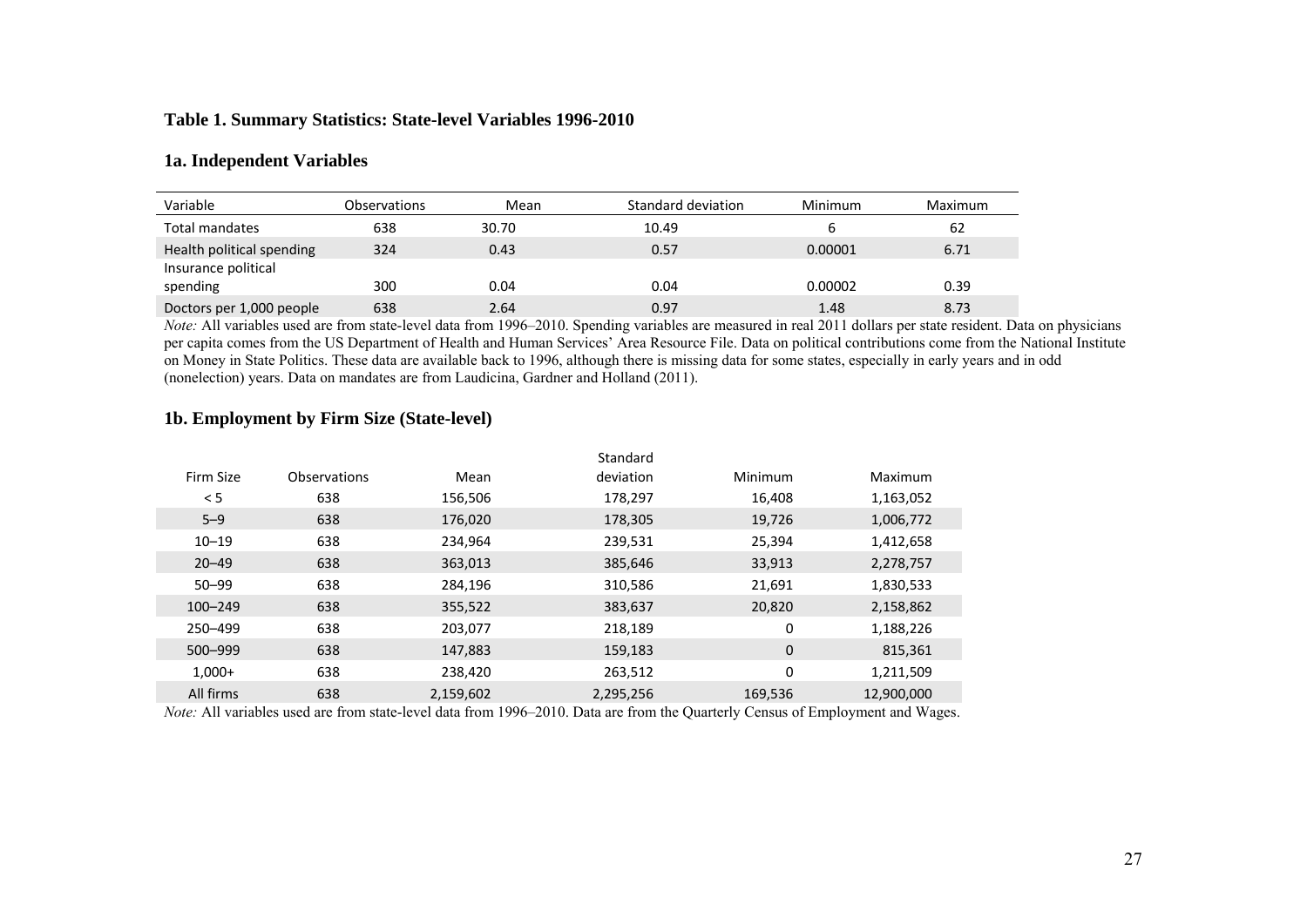### **1c. Number of Establishments by Firm Size (State-level)**

|             |              |         | Standard  |         |           |  |
|-------------|--------------|---------|-----------|---------|-----------|--|
| Firm Size   | Observations | Mean    | deviation | Minimum | Maximum   |  |
| $<$ 5       | 638          | 97,430  | 123,515   | 9,942   | 911,784   |  |
| $5 - 9$     | 638          | 27,195  | 27,620    | 3,121   | 155,412   |  |
| $10 - 19$   | 638          | 17,799  | 18,121    | 1,983   | 105,987   |  |
| $20 - 49$   | 638          | 12,263  | 12,993    | 1,186   | 76,914    |  |
| $50 - 99$   | 638          | 4,206   | 4,591     | 330     | 26,893    |  |
| $100 - 249$ | 638          | 2,407   | 2,602     | 142     | 14,660    |  |
| 250-499     | 638          | 604     | 650       | 0       | 3,543     |  |
| 500-999     | 638          | 221     | 239       | 0       | 1,237     |  |
| $1.000+$    | 638          | 114     | 124       | 0       | 612       |  |
| All firms   | 638          | 162,239 | 188,675   | 17,101  | 1,267,235 |  |

*Note:* All variables used are from state-level data from 1996–2010. Data are from the Quarterly Census of Employment and Wages.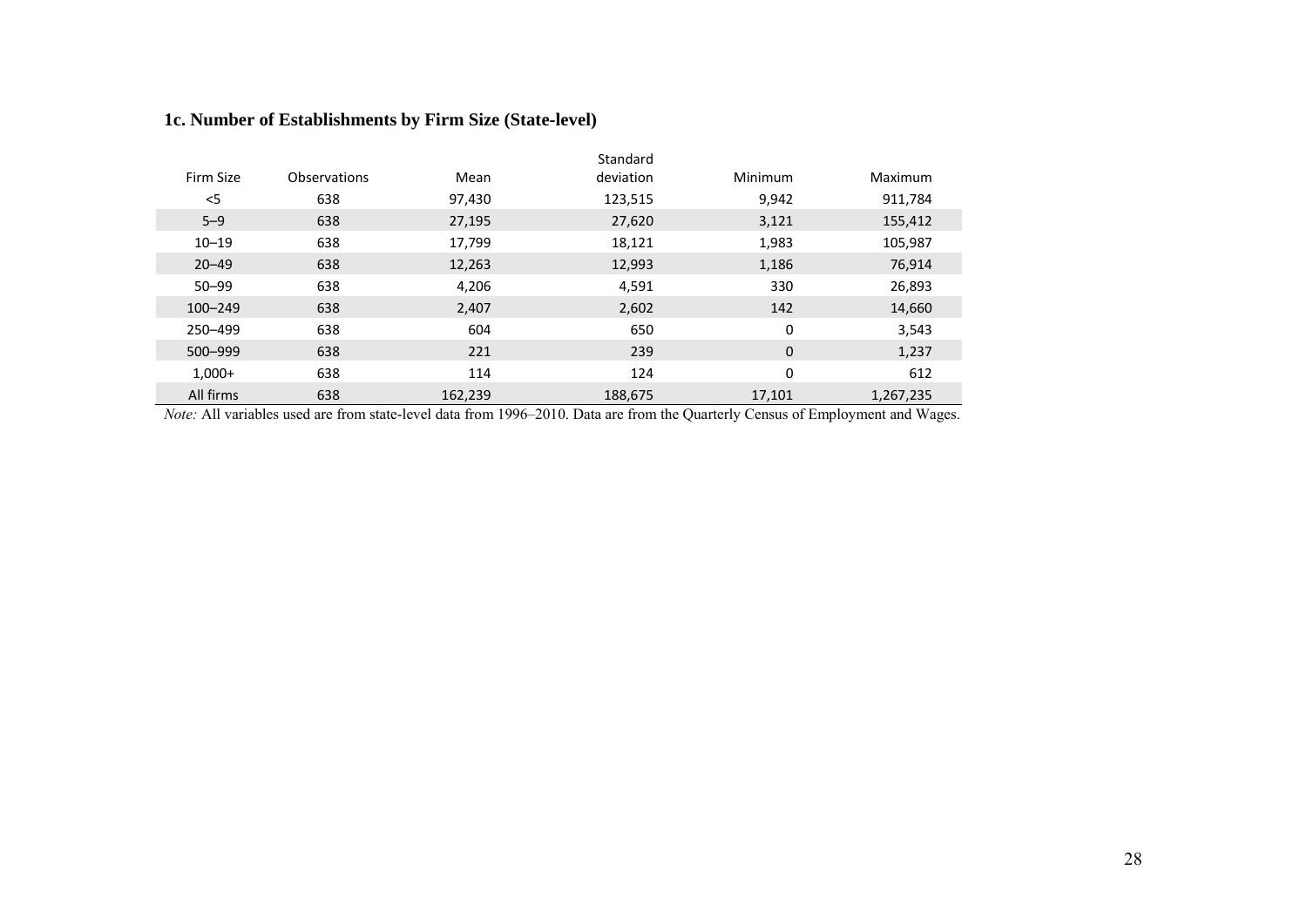| Firm size     | <b>OLS</b> | <b>Fixed effects</b> | Instrumental variables |
|---------------|------------|----------------------|------------------------|
|               |            |                      | fixed effects          |
| < 5           | $6,503**$  | 207.6                | 1,650                  |
|               | (2,605)    | (382.5)              | (1, 318)               |
| $5 - 9$       | $6,383**$  | $-174.1$             | $-148.1$               |
|               | (2,450)    | (266.6)              | (554.5)                |
| $10 - 19$     | 8,847**    | 18.17                | 6.84                   |
|               | (3, 363)   | (409.5)              | (795.5)                |
| $20 - 49$     | 14,208**   | 660.8                | $-694$                 |
|               | (5,469)    | (780.4)              | (1, 566)               |
|               | 11,185**   | 116.7                | $-2050$                |
| $50 - 99$     | (4, 387)   | (556.7)              | (1,440)                |
| $100 - 249$   | 13,631**   | 851.6                | $-361.7$               |
|               | (5,260)    | (554.4)              | (1,807)                |
| 250-499       | 7,259**    | 343.5                | $-1,256$               |
|               | (2,992)    | (414.1)              | (1,652)                |
| 500-999       | 4,802**    | 349.1                | $-611.8$               |
|               | (2, 135)   | (600)                | (1, 343)               |
| $1,000+$      | 7,554**    | 1,460                | 2,767                  |
|               | (3, 180)   | (991.5)              | (2, 543)               |
| Year dummies  | <b>No</b>  | Yes                  | Yes                    |
| State dummies | <b>No</b>  | Yes                  | Yes                    |
| Observations  | 620        | 620                  | 652                    |

**Table 2. Effect of Mandates on Employment at Firms of Various Sizes** 

\*\*\* p<0.01, \*\* p<0.05, \* p<0.1. Each firm size is run in a separate regression. Standard errors are in parentheses; the standard errors for the OLS and fixed effects regressions are robust and clustered at the state level. Fixed effects and IV regressions control for state population. The instrumental variables column shows the second stage of IV regressions; the first stage uses doctors per capita and political contributions by insurers as instruments for mandates.